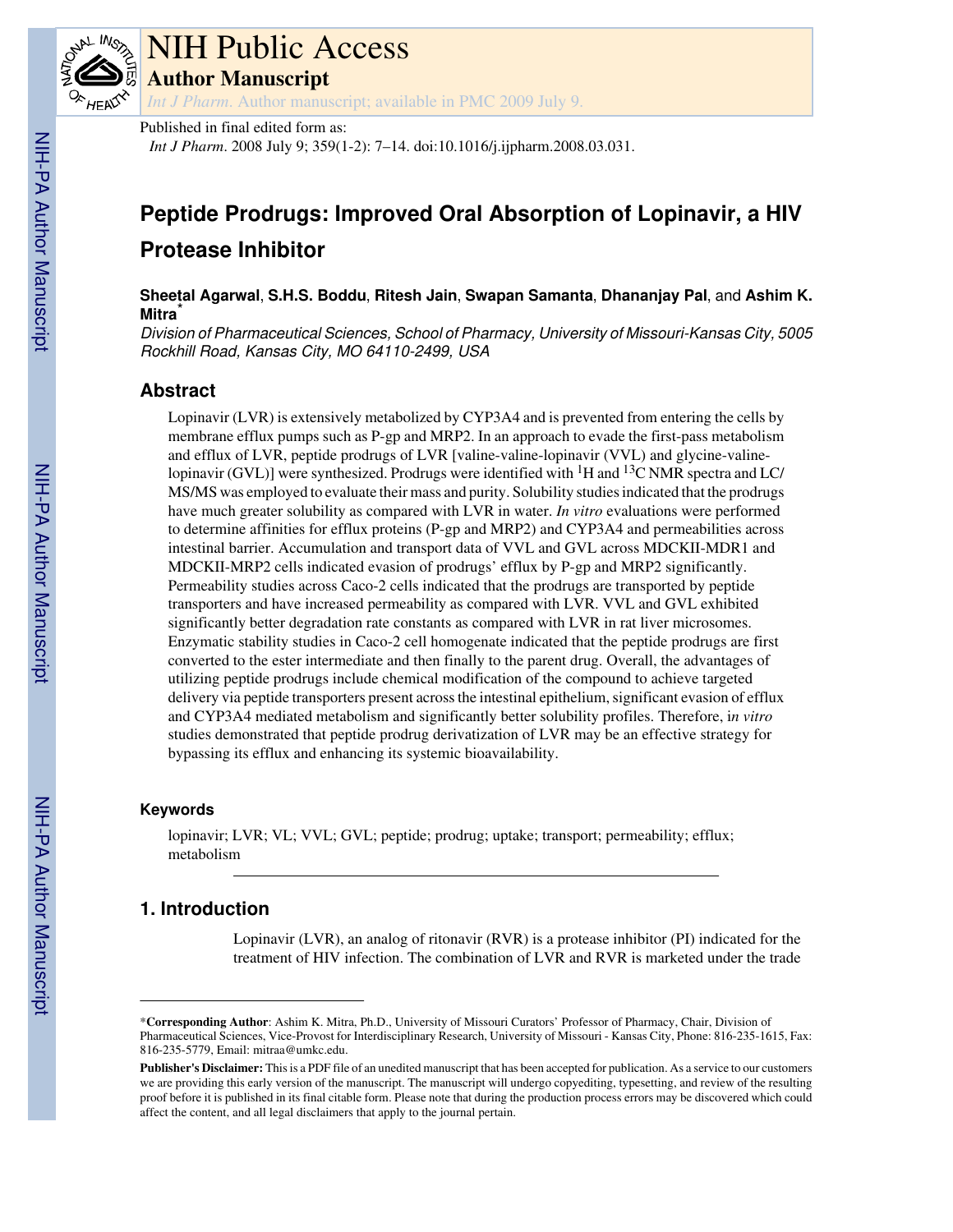name Kaletra®. LVR exhibits low oral bioavailability in rats and humans when given alone. One of the primary reasons for such low bioavailability may be extensive metabolism by CYP3A4 (Kumar et al., 2004). RVR significantly inhibits CYP3A4 metabolism of LVR and in combination with LVR enhances its systemic exposure. It is also known that LVR is a substrate for efflux transporters such as P-glycoprotein (P-gp) and Multidrug Resistance Protein (MRP2) (Agarwal et al., 2007a). Intestinal P-gp and MRP2 are localized extensively on the villus tip of enterocytes, the main site of absorption for orally administered compounds. These transporters are therefore, ideally distributed to limit oral absorption of LVR by secreting it back into the intestinal lumen. The process diminishes intracellular accumulation of LVR thereby reducing its anti-HIV efficacy. A coordinated function of CYP3A4 and P-gp/MRPs can dramatically lower oral bioavailability of compounds such as LVR which is a substrate for both.

Various strategies have been employed to inhibit both efflux and metabolism to improve oral absorption. Some common approaches include controlling expression of efflux transporters/ metabolizing enzymes, co-administration of efflux/metabolism modulators and chemical modification of compounds such that efflux/metabolism is avoided (non-substrate strategy). The first two strategies are somewhat non-enabling due to the fact that normal physiological function may be compromised leading to side effects. Additionally, efflux modulators could cause increased toxic effects by inhibiting the efflux of cytotoxic molecules that are normally extruded by the efflux proteins in normal tissues. The non-substrate strategy has an advantage of not disturbing the physiological functioning of the efflux proteins in normal tissues and it does not require the use of any additional augmenting agent. One of the implementations of non-substrate strategy is transporter targeted prodrug derivatization. This approach involves utilization of influx proteins that facilitate transport of polar nutrients such as amino acids and peptides. Prodrugs can be designed by coupling amino acids/peptides to compounds such that they resemble the intestinal nutrients structurally and are absorbed by specific carrier proteins. Such amino acid and peptide prodrugs may offer an additional advantage of producing nontoxic nutrient molecules when prodrugs are converted to parent drug and pro-moieties. When a compound binds to a nutrient transporter, it triggers a configurational change in the transport protein allowing its translocation across the membrane and it is subsequently released into the cytoplasm. During this process the substrate is not freely available to efflux transporters located on the inner leaflet of the cell membrane. Circumventing P-gp/MRP2 mediated efflux not only increases absorption across intestinal mucosa but also decreases repetitive exposure to metabolizing enzymes in intestinal lumen. In addition to the possibility of enhanced intestinal permeation, prodrug derivatization of compounds may offer additional pharmaceutical, pharmacokinetic and toxicokinetic advantages such as better chemical stability, solubility and toxicity profiles. Therefore, transporter targeted prodrug derivatization strategy offers several possibilities that may prove to be advantageous for systemic delivery of LVR.

Peptide transporters are attractive targets in prodrug design to improve oral drug absorption. These carrier proteins tolerate diverse chemical modification in substrate structure; possess high capacity and broad substrate specificity. Peptide transporter targeted prodrug strategy has been successfully utilized in our laboratory as an attempt to increase absorption of poorly absorbed drugs such as acyclovir and ganciclovir for ocular delivery and quinidine and saquinavir for oral delivery (Dias et al., 2002; Anand et al., 2003; Anand et al., 2004; Jain et al., 2004; Majumdar et al., 2005; Patel et al., 2005; Gunda et al., 2006; Katragadda et al., 2006; Majumdar et al., 2006). Out of the various combinations of peptide prodrugs described in these research articles, valine-valine (VV) and glycine-valine (GV) prodrugs exhibited better pharmaceutical profiles. Based on prior results, VV and GV prodrugs of LVR [VVL and GVL] were designed to examine evasion of efflux pumps.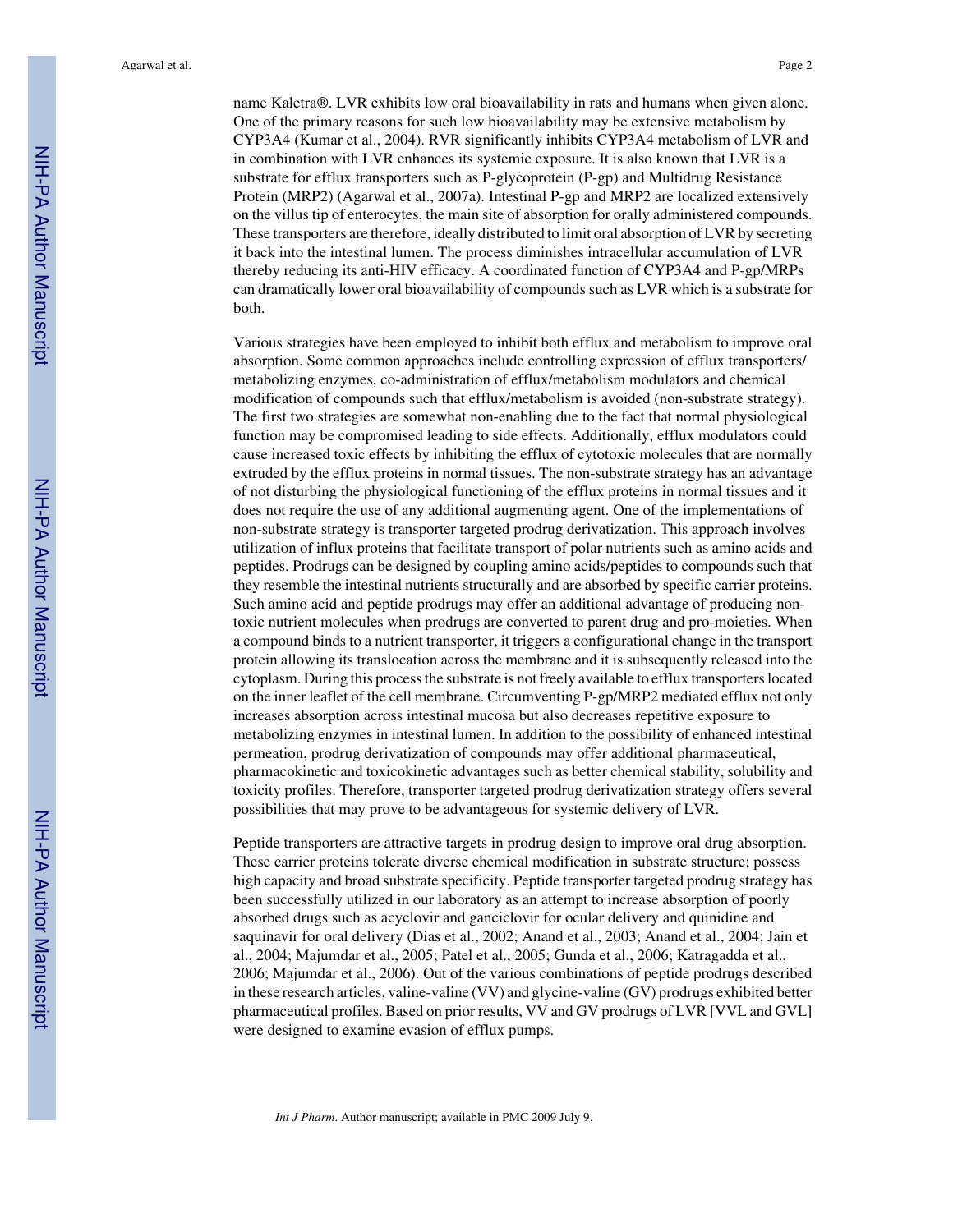Solubilities of the prodrugs in distilled, deionized water were determined followed by cytotoxicity determinations at 4h in MDCKII-WT cells. Uptake and transport studies were conducted in MDCKII-MDR1 and MDCKII-MRP2 cells to test the affinity of the peptide prodrugs for efflux proteins. Transport studies were conducted in Caco-2 cells to compare prodrug permeabilities with LVR since peptide transporters are well expressed and characterized in Caco-2 cells (Thwaites et al., 1993; Guo et al., 1999). Rat liver microsomes were utilized to measure the extent of prodrug metabolism. In addition, chemical and enzymatic stability studies were also carried out.

## **2. Materials and Methods**

#### **2.1. Materials**

Unlabeled (ulb) lopinavir and P-gp inhibitor, GF120918, were generous gifts from Abbott Laboratories Inc. and GlaxoSmithKline Ltd. respectively. 3H LVR (1Ci/mmol) and 3H Gly-Sar (4Ci/mmol) were purchased from Moravek Biochemicals (Brea, CA, USA). MK-571 was purchased from Biomol (Plymouth meeting, PA, USA). HPLC grade DMSO and methanol were obtained from Fisher Scientific Co. (Pittsburgh, PA, USA). These solvents were used neat for preparing stock solutions of all drugs and inhibitors. Trypsin-EDTA solution, Dulbecco's modified Eagle's medium (DMEM), Ham's F-10 medium and Minimum Essential Medium (MEM) were obtained from Invitrogen (Carlsbad, CA, USA) and fetal bovine serum (FBS) was obtained from Atlanta biologicals (Lawrenceville, GA, USA). Transwell and uptake plates were procured from Corning Costar Corp (Cambridge, MA, USA). All other chemicals were of analytical reagent grade and were obtained from Fisher Scientific or Sigma Chemicals.

#### **2.2. Methods**

**2.2.1. Cell Culture—**Studies were performed with (a) stable Madin-Darby canine kidney cells type II transfectants overexpressing hMRP2 (MDCKII-MRP2 cells; passages 5 to 25) ; hP-gp/ MDR1 (MDCKII-MDR1 cells; passages 5 to 25) and wild type MDCKII cells generously provided by Drs. A. Schinkel and P. Borst, The Netherlands Cancer Institute, Amsterdam and (b) colon carcinoma cell line, Caco-2 (passages 20–30) obtained from ATCC (Manassas, VA, USA) as a model for intestinal barrier. These cell lines were cultured in T-75 flasks with DMEM (with high glucose and glutamine concentrations) supplemented with 10% FBS, 1% nonessential amino acids and penicillin and streptomycin at 100µg/ml. The medium was changed every alternate day; cells were harvested and passaged via trypsinization at 80 to 90% confluence (about 4–5 days of growth). Cells were also grown on collagen coated Transwell® inserts (0.4µm pore size, 12mm insert) with transparent polyester membranes. Transwell® inserts were coated with type 1 rat tail collagen (100µg/cm<sup>2</sup>), equilibrated with medium, and seeded at a density of 250,000 cells per well. Following seeding, medium was changed every alternate day, and transport or uptake studies were performed after incubation of 5–7 days for MDCKII and 17–21 days and Caco-2 cells respectively.

**2.2.2. Solubility studies—**Solubilities of the prodrugs were determined in distilled, deionized water (DDW). Saturated drug solutions were prepared in silicone coated microcentrifuge tubes and kept at room temperature (RT) for 24h in a shaker bath. At the end of 24h, the undissolved drug was removed by ultracentrifugation. The supernatant was appropriately diluted and drug concentration was measured with LC/MS/MS.

**2.2.3. Cytotoxicity studies—**Cytotoxicity of the prodrugs was determined in MDCKII-WT cells using an aqueous non-radioactive cytotoxicity kit based on the MTS assay. The assay determines cell viability based on the mitochondrial conversion of a water-soluble tetrazolium salt [3-(4,5-dimethylthiazol-2-yl)-2,5-diphenyltetrazolum bromide; MTT] to the waterinsoluble blue formazan product. The cytotoxicity kit is supplied as a salt solution of MTT

*Int J Pharm*. Author manuscript; available in PMC 2009 July 9.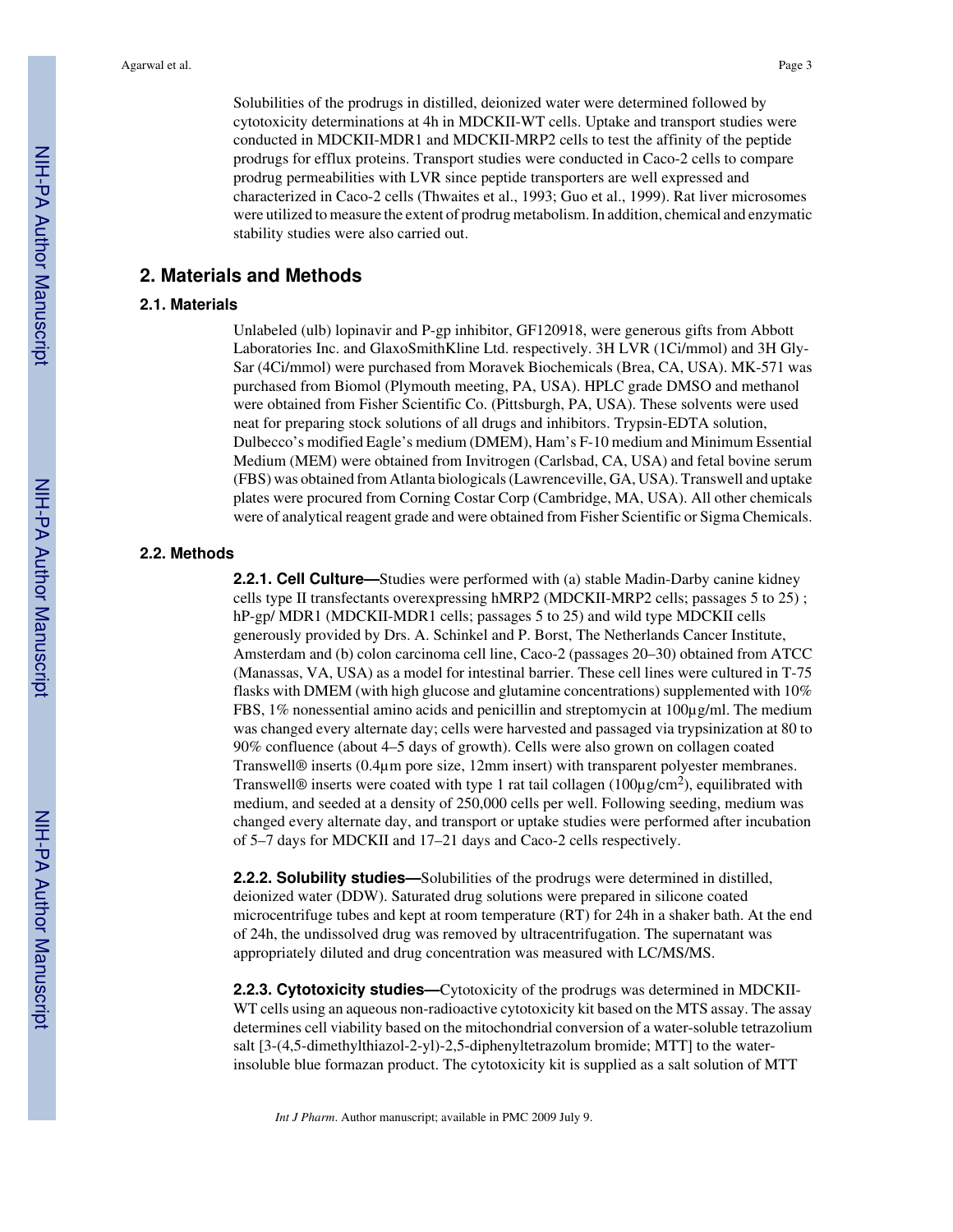Agarwal et al. Page 4

(known as MTS) with an electron coupling reagent PMS (phenazine methosulfate). PMS has enhanced chemical stability, which allows it to be combined with MTS to form a stable solution eliminating the need to solubilize formazan crystals using an external source. Briefly, cells were grown in 96 well tissue culture plates at 10,000 cells per well 24h prior to drug treatment. Culture medium was then replaced with 100µl of medium containing serial dilutions of the prodrugs (5–250 $\mu$ M). Cells were then incubated for 4h at 37°C under 5% CO<sub>2</sub>. At the end of treatment period, 20µl of MTS stock solution was added to each well. After addition of the MTS dye, the cells were incubated for 2h at 37°C. Cell viability was then assessed by measuring absorbance at 485nm on an automated plate reader (Biorad, Hercules, CA). The quantity of formazan product as measured by the amount of 485nm absorbance is directly proportional to the number of living cells in culture.

**2.2.4. Uptake studies—**Uptake studies were conducted with confluent cell monolayers. Medium was aspirated and cells were washed three times with DPBS. All drug solutions were prepared immediately prior to an experiment. LVR and prodrugs (VVL and GVL) were dissolved in methanol (not exceeding 2% v/v as the final concentration) and inhibitors were separately dissolved in DMSO (not exceeding 2% v/v as the final concentration) to prepare a stock solution and then diluted with DPBS to the specified final concentrations. Control solutions contained the same amount of methanol/DMSO as the drug solutions. Test solutions that showed some precipitation with higher concentrations of drugs were sonicated for 1min until clear. The study was initiated by adding 1ml of drug solution (in the presence or absence of competing substrates) to the wells. Incubation was carried out over a period of 15min at 37° C. At the end of an incubation period, drug solution was removed and the cell monolayer was washed three times with ice-cold stop solution. Cells were lysed overnight with  $1 \text{ ml } 0.1\%$  (w/ v) Triton X-100 in 0.3N sodium hydroxide at RT. Aliquots (500µl) were withdrawn from each well and transferred to vials containing 5ml scintillation cocktail. Samples were then analyzed with a Beckman scintillation counter (Model LS-6500, Beckman Instruments, Inc.). Uptake was normalized to the protein content of each well. Amount of protein in the cell lysate was quantified by the method of Bradford utilizing BioRad protein estimation kit (BioRad, Hercules, CA).

**2.2.5. Transport studies—**The pHs used for transport studies are pH 4 for peptide transport studies in MDCK cells, pH 7.4 for all other transport studies in MDCK cells and pH 5 for transport studies in Caco-2 cells. Volumes of test solutions added were 0.5 and 1.5 ml, for apical (A) and basolateral (B) chambers respectively. Prior to initiating an experiment, cultured monolayers were rinsed and equilibrated for 30min with DPBS. Drug solution was added either in the donor or receiving chamber for A-B and B-A transport studies. Samples (100µl) were withdrawn from the receiving chamber at predetermined time points (15, 30, 60, 90, 120, 150, 180, 210 and 240min) and were replaced with equal volume of DPBS to maintain sink conditions. Dilutions were taken into account for the calculations. Samples were stored at −80° C until further analysis. All the experiments were performed at 37°C in triplicate.

**2.2.6. Metabolism studies—**Rat liver microsomes were employed to study the prodrugs' affinity for CYP3A4 relative to LVR. Individual incubations (final volume 1ml) consisted of 1mg/ml microsomal protein in 100mM phosphate buffer (pH 7.4) with final concentrations of 5mM magnesium chloride, 5mM glucose 6-phosphate, 1mM b-NADP1, and 1U/ml glucose 6- phosphate dehydrogenase. The drug and prodrug at a concentration of 10µg/ml, buffer, and microsomes were mixed and kept at 37°C for 5min. The reaction was initiated by adding the NADPH generating system. Incubations were conducted at 37°C. Samples (50µl) were collected at predetermined time points (0, 5, 10, 15, 30, 45, 60, 90, 120min). The metabolic reaction was stopped by adding equal volumes of ice-cold acetonitrile: methanol (5:4) mixture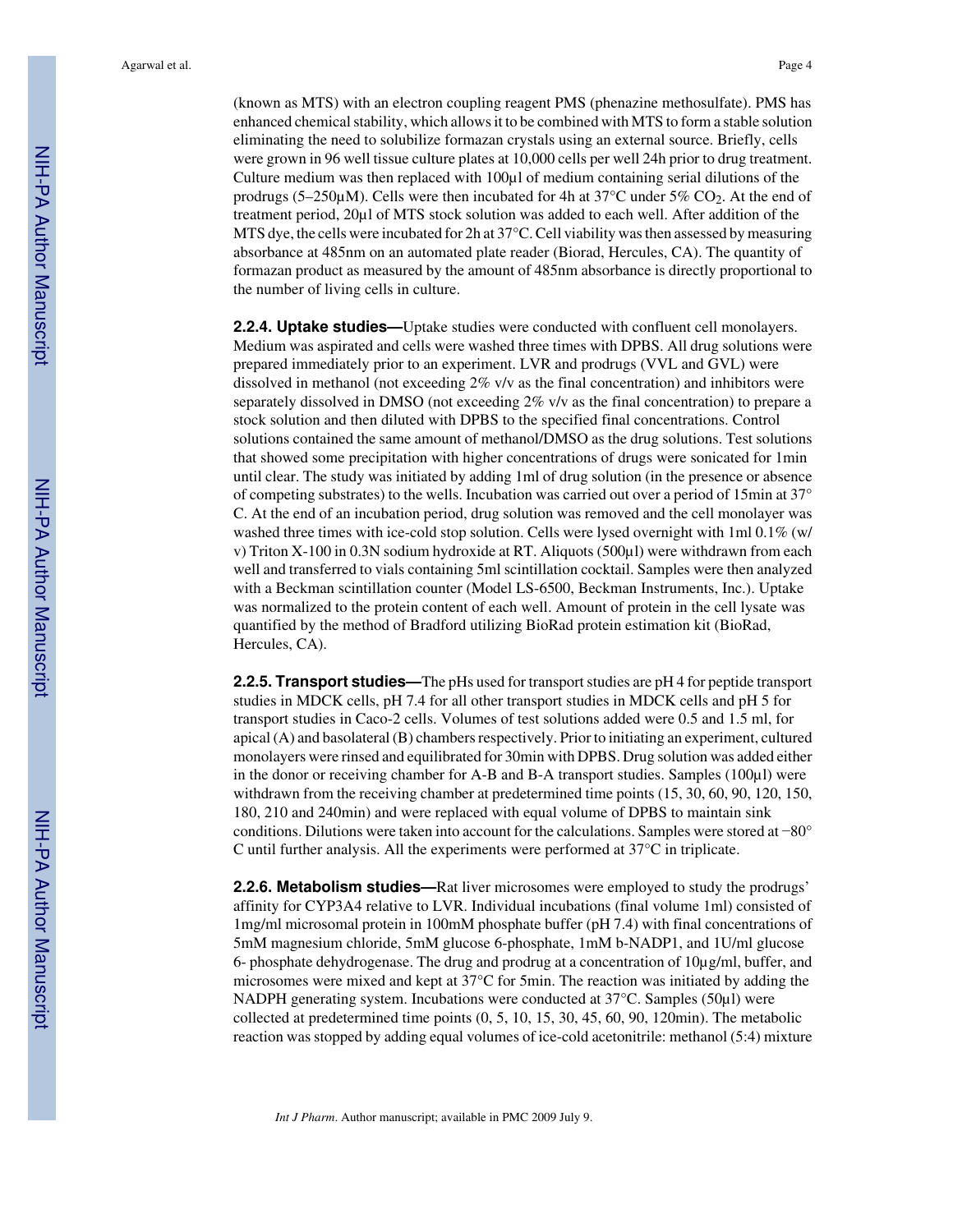to the sample. Samples were stored at −80°C until further analysis. All the experiments were performed at 37°C in triplicate.

**2.2.7. Stability studies—**Confluent Caco-2 cells were washed three times with DPBS. Cells were then isolated with the aid of a mechanical scraper and suspended in two volumes of DPBS and homogenized (Multipro variable speed homogenizer, DREMEL; Racine, WI). Protein content was determined according to the method of Bradford (Bradford, 1976) with BioRad protein estimation kit. Suitable dilutions were made to achieve a final protein concentration of 1mg/ml. An aliquot (1ml) of the cell homogenate was incubated with prodrug solution at a final concentration of  $10\mu\text{g/ml}$  at  $37^{\circ}\text{C}$  in a shaking water bath (60 r.p.m). Samples (100 $\mu$ l) were withdrawn at predetermined time points and an equal volume of ice-cold acetonitrile: methanol (5:4) mixture was added to stop the enzymatic hydrolysis. Samples were stored at −80°C until further analysis. Stability was determined similarly at pH 3.4, 5.4 and 7.4 by incubating prodrug solution in DPBS (5ml).

**2.2.8. Sample preparation—**Study samples were analyzed with LC/MS/MS. Sample preparation was carried out using liquid-liquid extraction technique. Amprenavir (AMP), a PI, similar in structure to LVR was employed as an internal standard (IS) for analysis. The organic solvent, methyl- tert-butyl ether was utilized to extract the drug from the aqueous phase. Briefly, 50µl of IS was added to the transport sample (100µl). Each sample was mixed with 500µl of organic solvent. All samples were vortexed again for 1–2min to allow enough time for the drug to partition into the organic phase. For efficient separation of the aqueous and organic layers, samples were centrifuged at 25000g for 5min and then were stored at −20°C for sufficient time to allow freezing of the aqueous layer. The organic layer was decanted and samples were dried in vacuum. The residue was reconstituted in 100 $\mu$ l of DDW containing 0.5% Cremophor EL to allow efficient solubilization of the dried drug in water. This reconstituted extract was injected onto the LC/MS/MS for analysis. Standard solutions in buffer were also extracted and quantified exactly following the same procedure. Relative extraction efficiency (ratio of area for analyte v/s area for IS) for LVR, VVL and GVL was ~90%.

**2.2.9. LC/MS/MS analysis—**QTrap® LC/MS/MS mass spectrometer (Applied Biosystems, Foster City, CA, USA) equipped with Agilent 1100 Series quaternary pump (Agilent G1311A), vacuum degasser (Agilent G1379A) and autosampler (Agilent G1367A, Agilent Technology Inc., Palo Alto, CA, USA) was employed to analyze samples from transport and metabolism studies. HPLC separation was performed on a Luna C 18(2) column 100×2.0mm, 3µm (Phenomenex, Torrance, CA). The mobile phase (20% methanol; 65% acetonitrile and 15% 0.1% TFA in water) was used at a flow rate of 0.2ml/min. The sample (50µl) was injected and chromatographs were collected for 6min. Electrospray ionization in the positive mode was employed in the sample introduction. The detection was operated in multiple-reaction monitoring (MRM) mode. Precursor ion of analytes and internal standard were determined from spectra obtained during the infusion of standard solutions using an infusion pump connected directly to the electrospray source. As a result of very soft ionization provided by the electrospray ion source, only singly charged molecular ions were observed. Each of these precursor ions was subjected to collision-induced dissociation to determine the product ions. The precursor and the product ions generated were; LVR + 629.3/155.2; VVL + 828.4/155.2;  $GVL + 786.3/155.2$ ;  $VL + 728.3/155.2$  and  $AMP (IS) + 506.3/156.1$ . The turbo ion spray setting and collision gas pressure were optimized (IS Voltage: 5500V, temperature: 300°C, nebulizer gas: 40psi, curtain gas: 40psi). MS/MS was performed using nitrogen as collision gas. Other ion source parameters employed were: declustering potential (DP): 50V; collision energy (CE): 70V; entrance potential (EP) 5V; and collision cell exit potential (CXP) 3V. Peak areas for all components were automatically integrated by using Analyst<sup>™</sup> software, and peak-area ratios (area for analyte v/s area for IS) were plotted vs concentration by weighted linear regression

*Int J Pharm*. Author manuscript; available in PMC 2009 July 9.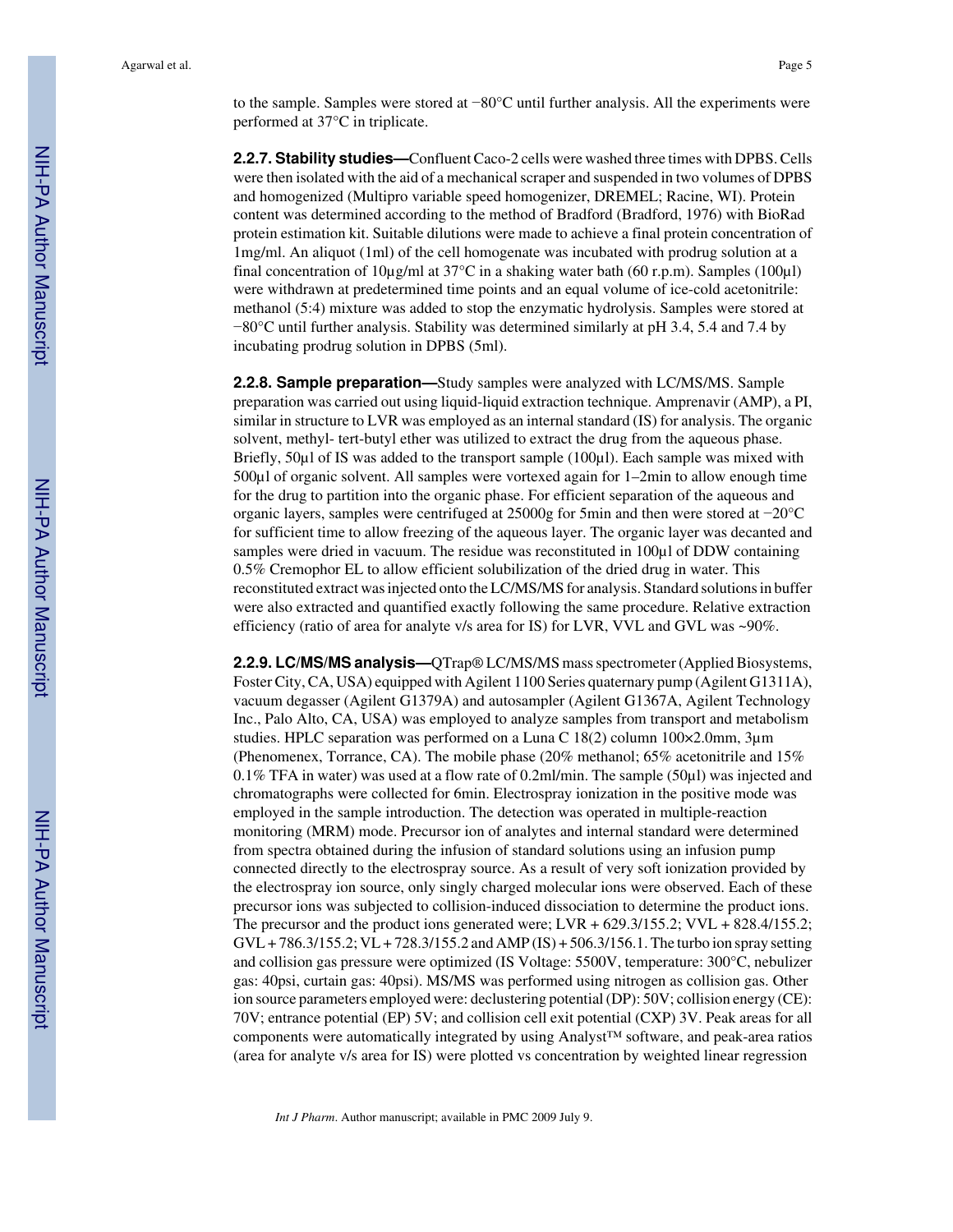(1/concentration). The analytical data resulting from prodrugs with MRM method show a significant linearity that extends to ng range. The lower limits of quantification were found to be 5 ng/ml for LVR and 15 ng/ml for VL, VVL and GVL respectively. This method gave rapid and reproducible results.

#### **2.3. Data analysis**

Cumulative amounts of prodrugs (VVL or GVL), the intermediate VL and the parent drug LVR, generated during transport across the cell monolayers were plotted as a function of time to determine permeability coefficients. Linear regression of the amounts transported as a function of time yielded the rate of transport across the cell monolayer (dM/dt). Rate divided by the cross-sectional area available for transport (A) generated the steady state flux as shown in Eq. 1. F

$$
[lux=(dM/dt)/A \qquad \qquad Eq. 1]
$$

In all the transport studies, slopes obtained from the linear portion of the curve were used to calculate permeability values. Permeability was calculated by normalizing the steady state flux to the donor concentration  $(C_d)$  of the drug or prodrug as shown in Eq. 2.<br>Permeability=Flux/ $C_d$ Eq. 2

#### **2.4. Statistical analysis**

All experiments were conducted at least in triplicate and results are expressed as mean  $\pm$  S.E.M/ S.D. Statistical comparisons of mean values were performed with Student *t* test (Graph Pad INSTAT, version 3.1). A value of  $*P < 0.05$  was considered to be statistically significant.

## **3. Synthesis and identification of prodrugs**

Peptide prodrugs of LVR were synthesized and identified in our laboratory. The synthetic schemes for VL (2), VVL (3) and GVL (4) are outlined in Fig.1.

#### **3.1. Synthesis of prodrugs**

All chemicals were obtained from commercial suppliers and were of reagent grade. The reactions were run under argon atmosphere. Commercially available N-Boc-Val-OH (346mg, 1.59mmol) was dissolved in dry dimethyl formamide (DMF) (10ml) and the mixture was allowed to cool down to  $0^{\circ}$ C using an ice bath. 1-Ethyl-3-(3-dimethyllaminopropyl) carbodiimide (EDC) (304mg, 1.59mmol) was added to this mixture (mixture 1) and stirred for 1h at 0°C. In a separate reaction flask, LVR (500mg, 0.79mmol) was dissolved in DMF and dimethyl amino pyridine (DMAP) (120mg, 0.98mmol) was added to activate the secondary hydroxyl group of LVR. This mixture (mixture 2) was continuously stirred for 10min at RT under inert atmosphere. Mixture 2 was added to mixture 1 through a syringe and the temperature was allowed to come to RT while continually stirring for 48h. Small portions of this reaction mixture were taken out and injected into the LC/MS/MS to ensure complete conversion of the starting material to product. The reaction mixture was filtered and solvent was evaporated at RT under reduced pressure to get crude product. The product N-Boc-VL was purified by silica column chromatography using 6% methanol/dichloromethane (MeOH/ DCM) as eluent with ~84% yield. VVL was synthesized using the same procedure except that the starting material was N-Boc-Val-Val-OH (503mg, 1.59mmol). The product N-Boc-VVL was purified by silica column chromatography using 6% MeOH/DCM as eluent with 77% yield. For GVL synthesis, the starting material was N-Boc-Gly-OH (240mg, 1.37mmol) and mixture 2 was prepared by dissolving VL (2) (500mg, 0.68mmol) instead of LVR in DMF and triethylamine (TEA) (2ml) was added to activate the primary amino group of VL. The product N-Boc-GVL was purified by silica column chromatography using 6% MeOH/DCM as eluent with 87% yield.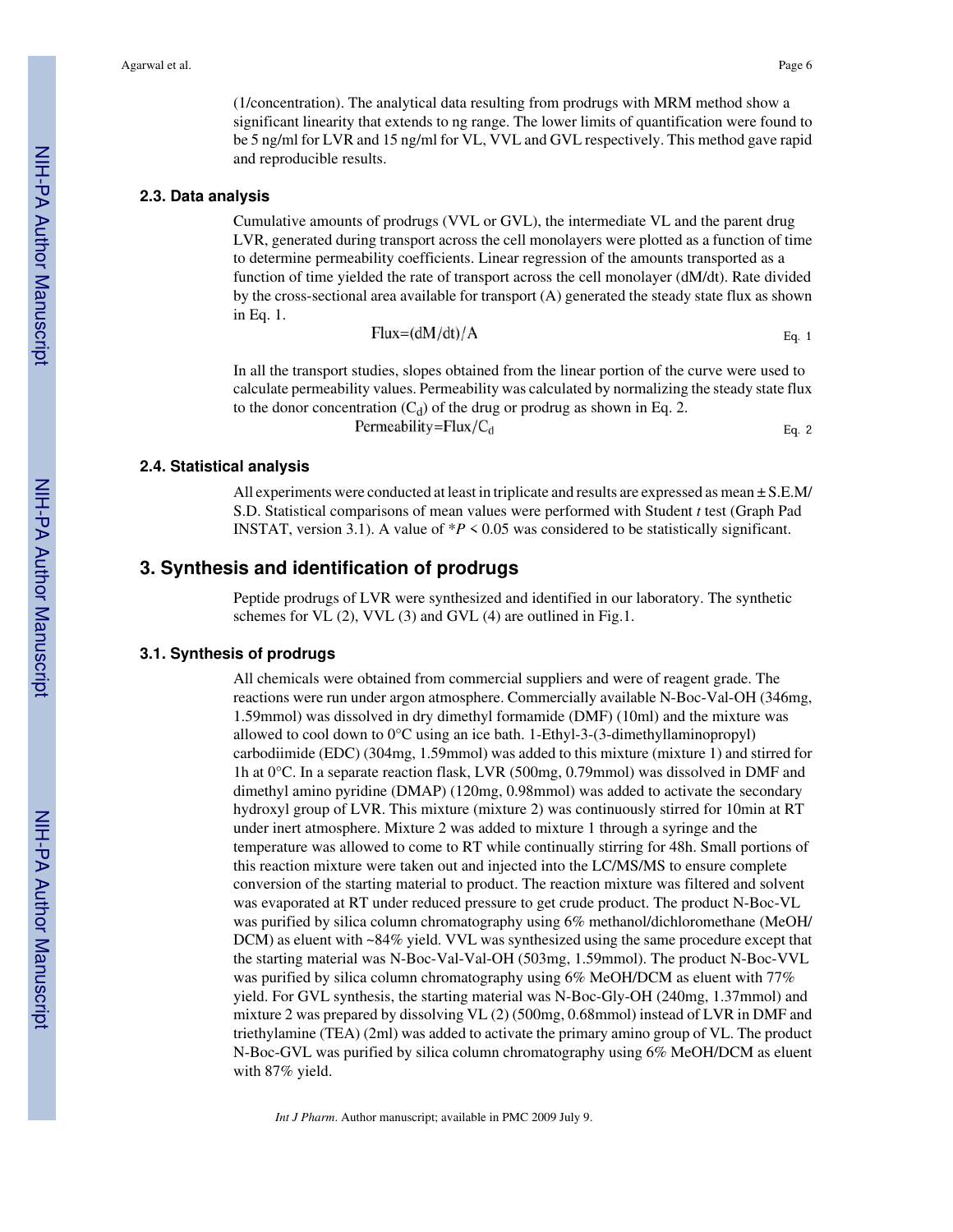N-Boc-VL, N-Boc-VVL and N-Boc-GVL were treated with 80% trifluroacetic acid/ dicholoromethane (TFA/CH<sub>2</sub>Cl<sub>2</sub>) at  $0^{\circ}$ C for 2.5h. The filtrate was dried under reduced pressure to constant weight. Crude products were purified by recrystallization from cold diethyl ether to get the final product with a yield of ~98%. The prodrugs were dried under vacuum for 10h and stored at −20°C until further use.

## **3.3. Identification of the prodrugs**

<sup>1</sup>H and <sup>13</sup>C NMR spectra were recorded on Varian Mercury 400 Plus spectrometer using tetra methyl silane as an IS. Chemical shifts  $(\delta)$  are reported in parts per million relative to the NMR solvent signal (CD<sub>3</sub>OD, 3.31 ppm for proton and 49.15 ppm for carbon NMR spectra). Mass analysis was carried out using the same LC/MS/MS spectrometer as mentioned earlier under Enhanced Mass (EMS) mode. Electron-spray Ionization (ESI) was used as an ion source and was operated in positive and negative ion modes.

**VL (2)—Low melting solid; LC/MS(M/z): 728.3; <sup>1</sup>HNMR(CD<sub>3</sub>OD):**  $\delta$  **0.83–0.91 (dd, J = 7** Hz, 20Hz, 6H),  $1.121-1.21$  (dd, J = 7 Hz, 20 Hz, 6H),  $1.25-1.40$  (m, 2H),  $1.53-1.98$ , m, 6H), 2.1 (s, 6H), 2.46 – 2.57 (m, 2H), 2.68 – 3.12 (m, 6H), 4.01 – 4.26 (m, 3H), 4.33 – 4.38 (m, 1H),  $5.19 - 5.23$  (m, 1H),  $6.86 - 6.96$  (m, 3H),  $7.11 - 7.28$  (m, 10H); <sup>13</sup>C NMR(CD<sub>3</sub>OD): 16.55, 17.90, 19.04, 20.31, 22.58, 26.87, 27.02, 30.84, 34.89, 38.93, 39.18, 40.87, 41.68, 41.81, 52.70, 59.82, 64.07, 71.12, 77.84, 125.97, 127.41, 127.92, 129.44, 129.53, 129.66, 130.24, 130.39, 130.47, 130.65, 131.79, 138.90, 139.77, 155.92, 158.60, 170.06, 171.59, 172.09

**VVL (3)—Low melting solid, LC/MS(M/z): 827.6, <sup>1</sup>HNMR(CD<sub>3</sub>OD): δ 0.81–0.91 (m, 6H),** 1.04 – 1.11(m, 12H), 1.63 – 1.96 (m, 4H), 2.11 – 2.15 (m, 1H), 2.17 (s, 3H), 2.18 (s, 3H), 2.20  $-2.42$  (m, 2H),  $2.54 - 2.75$  (m, 2H),  $2.75 - 2.93$  (m, 4H),  $2.98 - 3.14$  (m, 3H),  $3.79 - 3.86$  (m, 1H), 4.08 – 4.30 (m, 3H), 4.39 – 4.52 (m, 2H), 5.14 – 5.25 (m, 1H), 6.92 – 7.02 (m, 3H), 7.15  $-7.35$  (m, 10H); <sup>13</sup>CNMR(CD<sub>3</sub>OD): 16.58, 16.63, 17.83, 18.06, 19.00, 20.07, 22.33, 22.58, 26.21, 26.87, 27.03, 31.41, 34.89, 38.56, 39.03, 40.87, 41.61, 41.97, 52.66, 59.56, 60.03, 64.03, 71.14, 76.07, 125.96, 127.32, 127.86, 129.53, 129.63, 130.44, 130.59, 130.67, 131.82, 131.81, 139.05, 139.88, 155.99, 158.52, 170.30, 171.97, 172.67

**GVL (4)—Low melting solid, LC/MS(M/z): 784.5, <sup>1</sup>HNMR(CD<sub>3</sub>OD):**  $\delta$  **0.81–0.89 (dd, J =** 7Hz, 20Hz, 6H), 1.02 – 1.08 (m, 6H), 1.30 – 1.48 (m, 2H), 1.66–1.73 (m, 3H), 1.79– 1.86 (m, 3H), 2.18 (s, 6H), 2.33 – 2.38 (m, 1H), 2.55 – 2.61 (m, 1H), 2.71 – 3.03 (m, 4H),3.11 – 3.15 (m, 2H), 3.42 – 3.47 (m, 1H), 4.05 – 4.19 (m, 2H), 4.26 – 4.35 (m, 2H), 4.74 – 4.79 (m, 1H),  $5.18 - 5.22$  (m, 1H),  $6.91 - 6.94$  (m, 3H),  $7.14 - 7.32$  (m, 10H); <sup>13</sup>C NMR(CD<sub>3</sub>OD): 16.58, 18.48, 19.05, 20.09, 20.30, 22.58, 26.20, 26.87, 27.03, 31.67, 34.87, 38.75, 38.89, 40.86, 41.51, 41.67, 53.42, 59.87, 64.08, 71.02, 75.66, 125.93, 127.38, 127.82, 129.51, 129.59, 130.21, 130.52, 130.66, 131.81, 131.89, 139.00, 139.86, 155.90, 158.61, 167.87, 171.54, 171.87, 172.32

## **4. Results and Discussion**

#### **4.1. Solubility study in distilled, deionized water**

Solubility studies were carried out in DDW. Saturation solubility values of VVL and GVL were found to be  $0.40 \pm 0.06$  and  $0.57 \pm 0.12$  mg/ml respectively relative to  $0.04 \pm 0.008$  mg/ ml for LVR. These values are much higher relative to LVR which is practically insoluble in water. Such increase in solubility offers an added benefit for a drug like LVR which is almost completely insoluble in water and has to be given as 40% v/v alcohol solution (in the liquid form) to HIV patients. Such high alcoholic content can be disadvantageous or even toxic for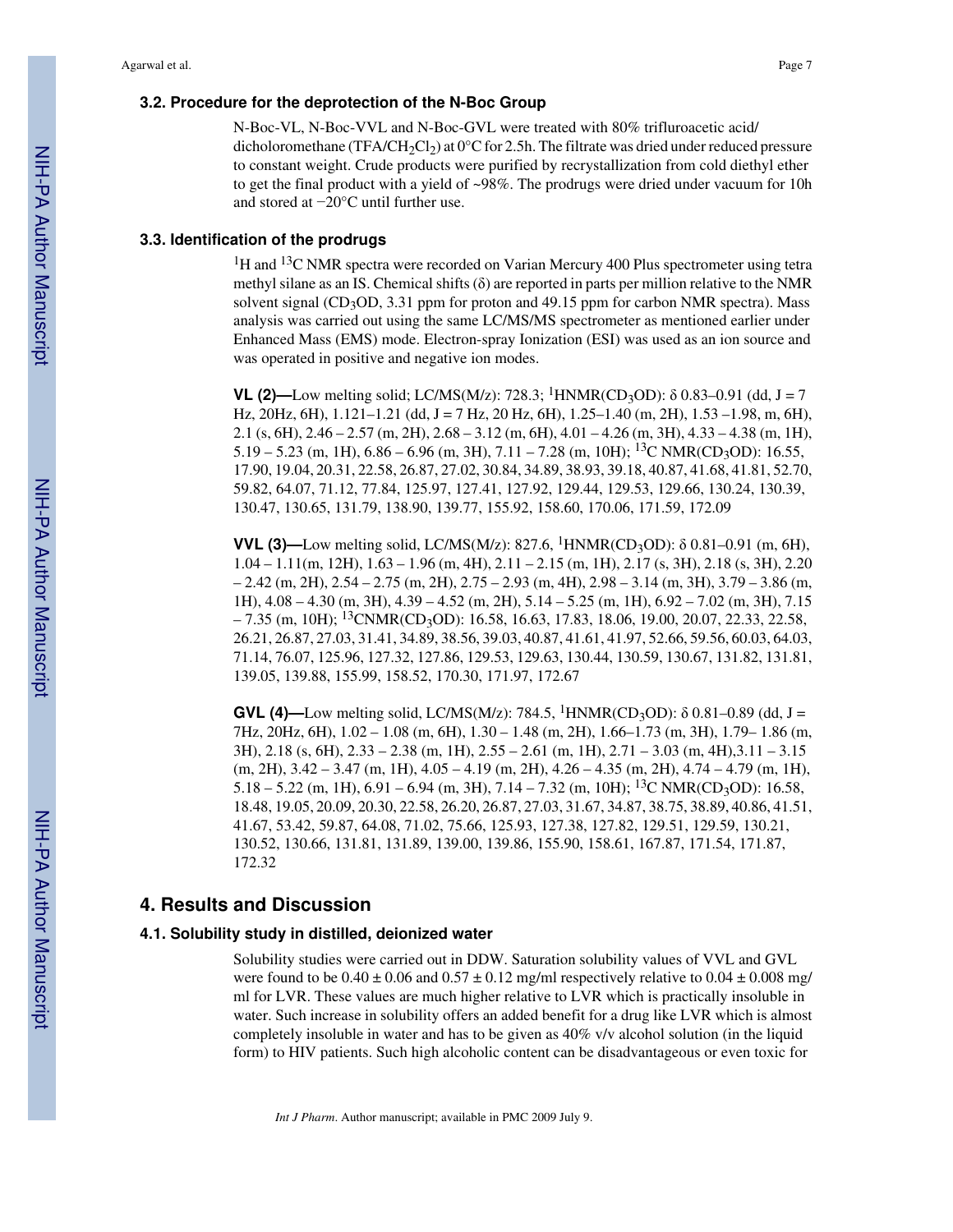pediatric patients. Therefore, increased solubility of the prodrugs may offer some formulationrelated advantages in these patient populations.

#### **4.2. Cytotoxicity studies**

Results obtained from cytotoxicity studies at 4h are depicted in Fig 2. Blank medium (without any drug) was used as control. Medium containing methanol at 2% was also tested to confirm that methanol is not cytotoxic at that concentration. Doxorubicin at 1mg/ml was used as positive control. At the end of 4h, 5–50µM of prodrug concentrations (VL, VVL and GVL) were not significantly cytotoxic but when used at concentrations of 100 and 250µM, VVL and GVL exhibited some cytotoxicity to the cells. For transport experiments that were carried out for 4h, the concentrations of VVL and GVL used were 25µM which are not cytotoxic to the cells.

#### **4.3. Concentration dependent uptake studies in MDCKII-MDR1 and MDCKII-MRP2 cells**

Concentration dependent uptake studies were carried out in MDCKII-MDR1 and MDCKII-MRP2 cells to determine the extent of interaction of these prodrugs with the efflux proteins. Uptake of 3H LVR (0.5 µCi/mL) was studied in the presence of increasing concentrations of LVR, VVL and GVL (Fig. 3– Fig. 5). LVR uptake was significantly enhanced in the presence of increasing concentrations of unlabeled (ulb) LVR (Fig.3) in both the cell lines. However, there was no enhancement in LVR uptake with rising concentrations of VVL (Fig.4.) or GVL (Fig.5.) in either cell line suggesting that VVL and GVL may not be substrates for P-gp and MRP2. Uptake of LVR diminished significantly with an elevation of GVL levels in both cell lines. This result may be explained if both LVR and GVL compete for a common influx process. We are now trying to investigate the possibility of this phenomenon.

#### **4.4. Interaction with peptide transporters in MDCKII-MDR1 and MDCKII-MRP2 cells**

Uptake of 3H Gly-Sar (GS), a model substrate for peptide transporters, in the presence of ulb GS and prodrugs was carried out in both the cell lines to determine if the prodrugs are recognized by the peptide transporters. Uptake of 3H GS (0.5µCi/mL), was inhibited in the presence of ulb GS, at concentrations of 10mM and 20mM in both the cell lines (Fig.6). Uptake of 3H Gly-Sar was also significantly lower in the presence of relatively low amounts of prodrugs  $(50 \text{ and } 100 \mu\text{M})$  in both cell lines. These studies suggest that peptide transporters are expressed and functional in both the cell lines and the prodrugs are recognized by these membrane proteins.

#### **4.5. Transport across MDCKII-MDR1 and MDCKII-MRP2 cells**

Permeabilities of the prodrugs  $(25\mu)$  were compared with LVR  $(25\mu)$  across the apical cell layer of the MDCKII-MDR1 and MDCKII-MRP2 cells (Fig.7.). The apical cell layer expresses functional efflux (P-gp or MRP2) as well as influx (peptide) transporters; which makes it convenient for us to compare the permeability values of both the parent drug and the prodrugs in the same cell line. This study was performed at pH 4 because highest permeabilities of Gly-Sar were found to be at this pH in the MDCKII-MDR1 cell line (Agarwal et al., 2007b). Permeabilities of VVL and GVL were found to be 6.37 and  $2.58*10^{-6}$  cm/sec respectively relative to 1.32\*10<sup>-6</sup> cm/sec for LVR in MDCKII-MDR1 cells. Permeabilities of VVL and GVL were found to be 5.56 and  $4.75*10^{-6}$  cm/sec respectively as compared to 2.33\*10<sup>-6</sup> cm/sec for LVR in MDCKII-MRP2 cells. This study indicates that the prodrugs may exhibit greater oral absorption than LVR because of less affinity for the efflux transporters and significant uptake into cells by the high capacity peptide transporters. Transport of prodrugs was also conducted in both MDCKII cell lines in the presence and absence of specific efflux pump inhibitors. GF120918 (2 $\mu$ M) and MK-571 (100 $\mu$ M) were added as specific inhibitors of P-gp and MRPs respectively (Agarwal et al., 2007a). Permeabilities of VVL and GVL in the presence of GF120918 in MDCKII-MDR1 cells were  $6.86 \pm 0.82^*10^{-6}$  cm/sec and  $2.53 \pm$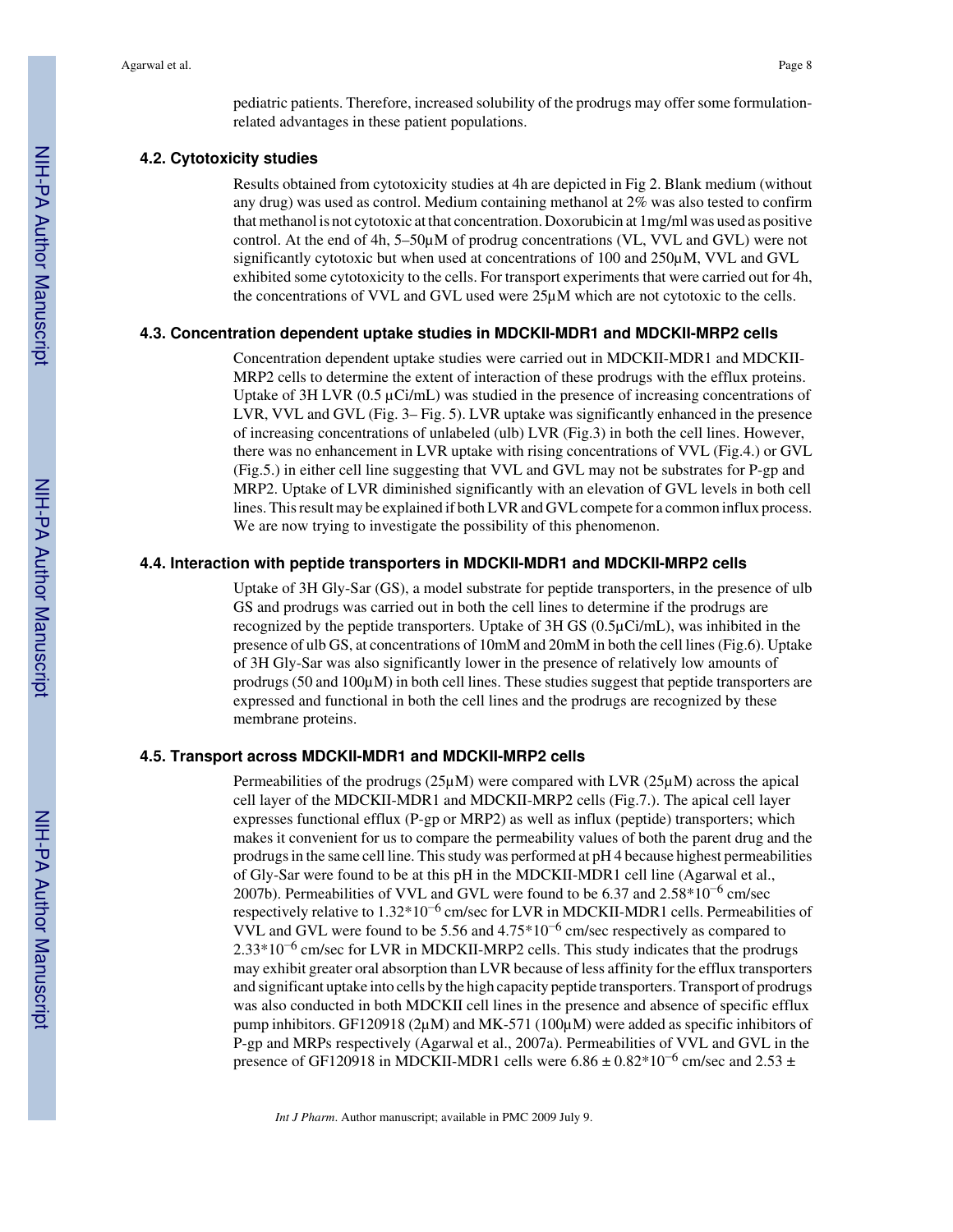0.37\*10<sup>-6</sup> cm/sec respectively. Similarly permeabilities of VVL and GVL in the presence of MK 571 in MDCKII-MRP2 cells were  $5.03 \pm 0.53*10^{-6}$  cm/sec and  $5.23 \pm 0.77*10^{-6}$  cm/sec respectively. Thus, no significant enhancement in the permeabilities of VVL and GVL in the presence of MDR1 efflux and MRP2 efflux inhibitors was observed when compared to permeabilities of the prodrugs when efflux inhibitors were absent. This study confirms our earlier observation that the prodrugs have significantly lower affinity for efflux proteins relative to the parent drug LVR.

#### **4.6. Permeability of the prodrugs across Caco-2 cells**

Since Caco-2 cells have been recognized as a good *in vitro* model for intestinal absorption, the permeabilities of LVR and its prodrugs were also estimated across the apical cell layer of this cell line. Permeabilities of the prodrugs were compared with LVR (all used at  $10\mu$ M) across the apical side of the Caco-2 cells (Fig.8). Significantly higher permeabilities of VVL and GVL (211 \* 10<sup>-6</sup> and 312 \* 10<sup>-6</sup> cm/sec respectively) as compared to 40 \* 10<sup>-6</sup> cm/sec for LVR were observed. Significant enhancement of the absorptive fluxes for the prodrugs (5.28 folds for VVL and 7.8 folds for GVL) were noted. This study indicates that peptide prodrugs of LVR not only exhibit better solubility profiles as compared with LVR but also possess significantly higher permeabilities. This study also confirms our results obtained from MDCKII cells that the prodrug derivatization of LVR has the potential to improve oral absorption. To observe specific transport by peptide transporters in Caco-2 cells, permeabilities of the prodrugs were also observed in presence of ulb GS used at concentrations of 10 and 20mM (Fig.7.). Permeabilities of VVL and GVL were found to be  $89 * 10^{-6}$  and  $106 * 10^{-6}$  cm/sec in the presence of 10mM Gly-Sar and 88  $*10^{-6}$  and 96  $*10^{-6}$  cm/sec in the presence of 20mM Gly-Sar respectively. Transport of VVL and GVL was significantly inhibited in the presence of 10 and 20mM Gly-Sar respectively. This result confirmed our previous conclusion from uptake studies that absorptive flux of prodrugs is significantly inhibited in the presence of ulb GS. This study also indicated that prodrugs are good substrates for the peptide transporters expressed on the intestinal barrier and may be translocated efficiently resulting in higher oral bioavailability.

#### **4.7. Metabolism study in rat liver microsomes**

Since LVR undergoes extensive first-pass metabolism and is primarily metabolized by CYP3A4, it is necessary to compare the metabolism of the prodrugs in relation to the parent drug LVR. The first-order degradation profiles for the prodrugs are depicted in Fig.9. As compared with LVR (degradation rate constant,  $0.0257 \text{ sec}^{-1}$ ), its peptide prodrugs were able to sustain their levels for a longer time. Degradation rate constants for VVL and GVL were found to be 0.0173 (increase of 1.48 fold) and 0.0105  $\sec^{-1}$  (increase of 2.44 fold) respectively. At the end of 2h, only 5.4% of the starting amount of LVR was detected in the sample as compared to 10.4 and 26% of VVL and GVL respectively. These results indicated that due to decreased affinity of the prodrugs for CYP3A4, these compounds may bypass first-pass metabolism to a significant extent following oral administration.

#### **4.8. Stability studies in Caco-2 cell homogenate and DPBS**

Stability of the prodrugs was determined in Caco-2 cell homogenate at pH 7.4 for a period of 4h to verify the regeneration of the parent drug. Prodrugs in their original forms (VVL and GVL), their amino acid derivative (VL) and the parent drug (LVR) were detected in the cell homogenate samples (Figs. 10a and 10b). At the end of 4h, 63% and 46% of the initial amounts of VVL and GVL were detected in the samples. These results also indicate that the peptide prodrugs of LVR are first degraded by peptidases to generate the ester intermediate (VL) which is further cleaved by esterases to the parent drug LVR. Stability of the prodrugs was also determined in different buffers (pH 3.4, 5.4 and 7.4). The results indicate that the prodrugs are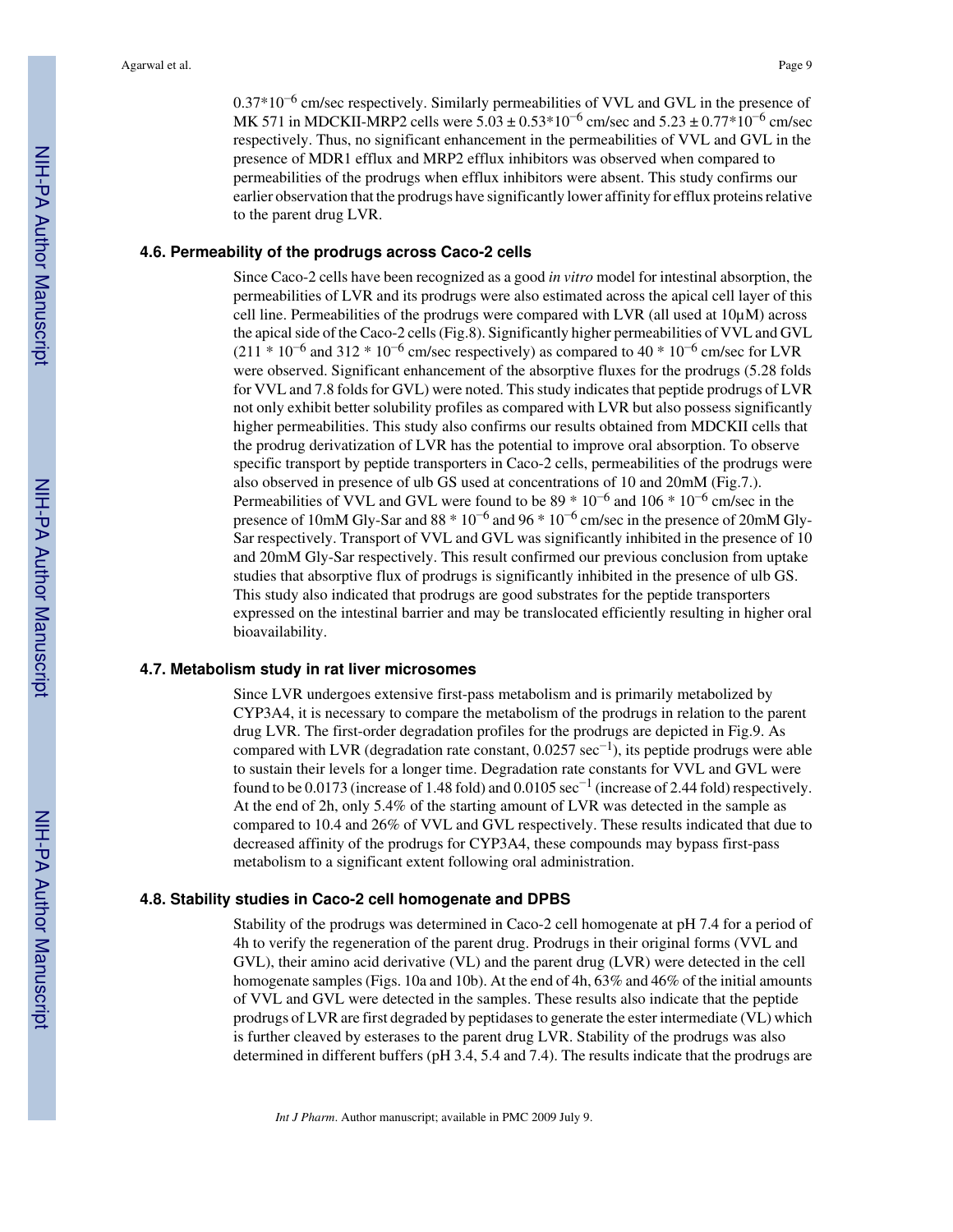stable under different buffer pHs and did not exhibit significant degradation for a period of 4h (data not shown).

## **5. Conclusion**

Two peptide prodrugs of LVR were synthesized and evaluated *in vitro*. Both VVL and GVL displayed better solubility, metabolism and intestinal permeability profiles as compared with the parent drug LVR. Since these prodrugs are substrates for peptide transporters, they can bypass efflux pumps and are capable of delivering more intact drug to improve oral bioavailability. Evasion of efflux may also lower the chance of resistance development on chronic LVR exposure. Thus efficient delivery of LVR can result in enhanced therapeutic efficacy which is of high clinical significance in HAART (highly active anti-retroviral therapy). Results presented in this research article suggest that prodrug approach by employing peptide derivatives of LVR may be proven to be an attractive strategy for optimizing several pharmaceutical and pharmacokinetic properties of LVR. Future studies include correlating these *in vitro* results with *in vivo* studies.

## **Acknowledgments**

This work was mainly supported by funds from NIH Grant GM1 RO1 64320-03 and partially supported by UMKC Women's Council.

## **References**

- Agarwal S, Pal D, Mitra AK. Both P-gp and MRP2 mediate transport of Lopinavir, a protease inhibitor. Int J Pharm 2007a;339:139–147. [PubMed: 17451894]
- Agarwal S, Jain R, Pal D, Mitra AK. Functional characterization of peptide transporters in MDCKII-MDR1 cell line as a model for oral absorption studies. Int J Pharm 2007b;332:147–152. [PubMed: 17097248]
- Anand BS, Patel J, Mitra AK. Interactions of the dipeptide ester prodrugs of acyclovir with the intestinal oligopeptide transporter: competitive inhibition of glycylsarcosine transport in human intestinal cell line-Caco-2. J Pharmacol Exp Ther 2003;304:781–791. [PubMed: 12538834]
- Anand BS, Katragadda S, Mitra AK. Pharmacokinetics of novel dipeptide ester prodrugs of acyclovir after oral administration: intestinal absorption and liver metabolism. J Pharmacol Exp Ther 2004;311:659–667. [PubMed: 15226381]
- Bradford MM. A rapid and sensitive method for the quantitation of microgram quantities of protein utilizing the principle of protein-dye binding. Anal Biochem 1976;72:248–254. [PubMed: 942051]
- Dias C, Nashed Y, Atluri H, Mitra A. Ocular penetration of acyclovir and its peptide prodrugs valacyclovir and val-valacyclovir following systemic administration in rabbits: An evaluation using ocular microdialysis and LC-MS. Curr Eye Res 2002;25:243–252. [PubMed: 12658558]
- Gunda S, Hariharan S, Mitra AK. Corneal absorption and anterior chamber pharmacokinetics of dipeptide monoester prodrugs of ganciclovir (GCV): in vivo comparative evaluation of these prodrugs with Val-GCV and GCV in rabbits. J Ocul Pharmacol Ther 2006;22:465–476. [PubMed: 17238815]
- Guo A, Hu P, Balimane PV, Leibach FH, Sinko PJ. Interactions of a nonpeptidic drug, valacyclovir, with the human intestinal peptide transporter (hPEPT1) expressed in a mammalian cell line. J Pharmacol Exp Ther 1999;289:448–454. [PubMed: 10087037]
- Jain R, Majumdar S, Nashed Y, Pal D, Mitra AK. Circumventing P-glycoprotein-mediated cellular efflux of quinidine by prodrug derivatization. Mol Pharm 2004;1:290–299. [PubMed: 15981588]
- Katragadda S, Talluri RS, Mitra AK. Modulation of P-glycoprotein-mediated efflux by prodrug derivatization: an approach involving peptide transporter-mediated influx across rabbit cornea. J Ocul Pharmacol Ther 2006;22:110–120. [PubMed: 16722797]
- Kumar GN, Jayanti VK, Johnson MK, Uchic J, Thomas S, Lee RD, Grabowski BA, Sham HL, Kempf DJ, Denissen JF, Marsh KC, Sun E, Roberts SA. Metabolism and disposition of the HIV-1 protease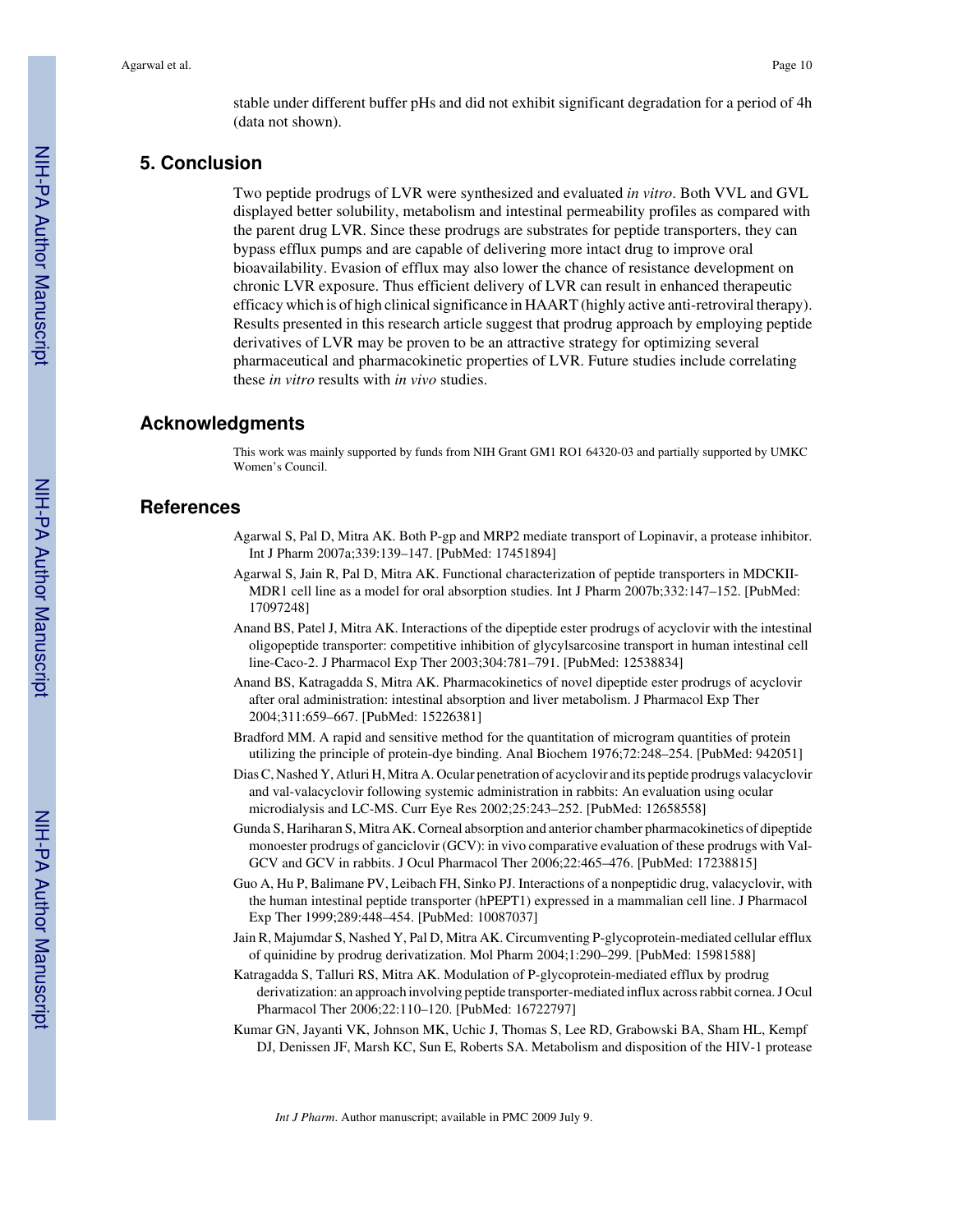inhibitor lopinavir (ABT-378) given in combination with ritonavir in rats, dogs, and humans. Pharm Res 2004;21:1622–1630. [PubMed: 15497688]

- Majumdar S, Kansara V, Mitra AK. Vitreal pharmacokinetics of dipeptide monoester prodrugs of ganciclovir. J Ocul Pharmacol Ther 2006;22:231–241. [PubMed: 16910863]
- Majumdar S, Nashed YE, Patel K, Jain R, Itahashi M, Neumann DM, Hill JM, Mitra AK. Dipeptide monoester ganciclovir prodrugs for treating HSV-1-induced corneal epithelial and stromal keratitis: in vitro and in vivo evaluations. J Ocul Pharmacol Ther 2005;21:463–474. [PubMed: 16386088]
- Patel K, Trivedi S, Luo S, Zhu X, Pal D, Kern ER, Mitra AK. Synthesis, physicochemical properties and antiviral activities of ester prodrugs of ganciclovir. Int J Pharm 2005;305:75–89. [PubMed: 16242278]
- Thwaites DT, Brown CD, Hirst BH, Simmons NL. Transepithelial glycylsarcosine transport in intestinal Caco-2 cells mediated by expression of  $H(+)$ -coupled carriers at both apical and basal membranes. J Biol Chem 1993;268:7640–7642. [PubMed: 8463293]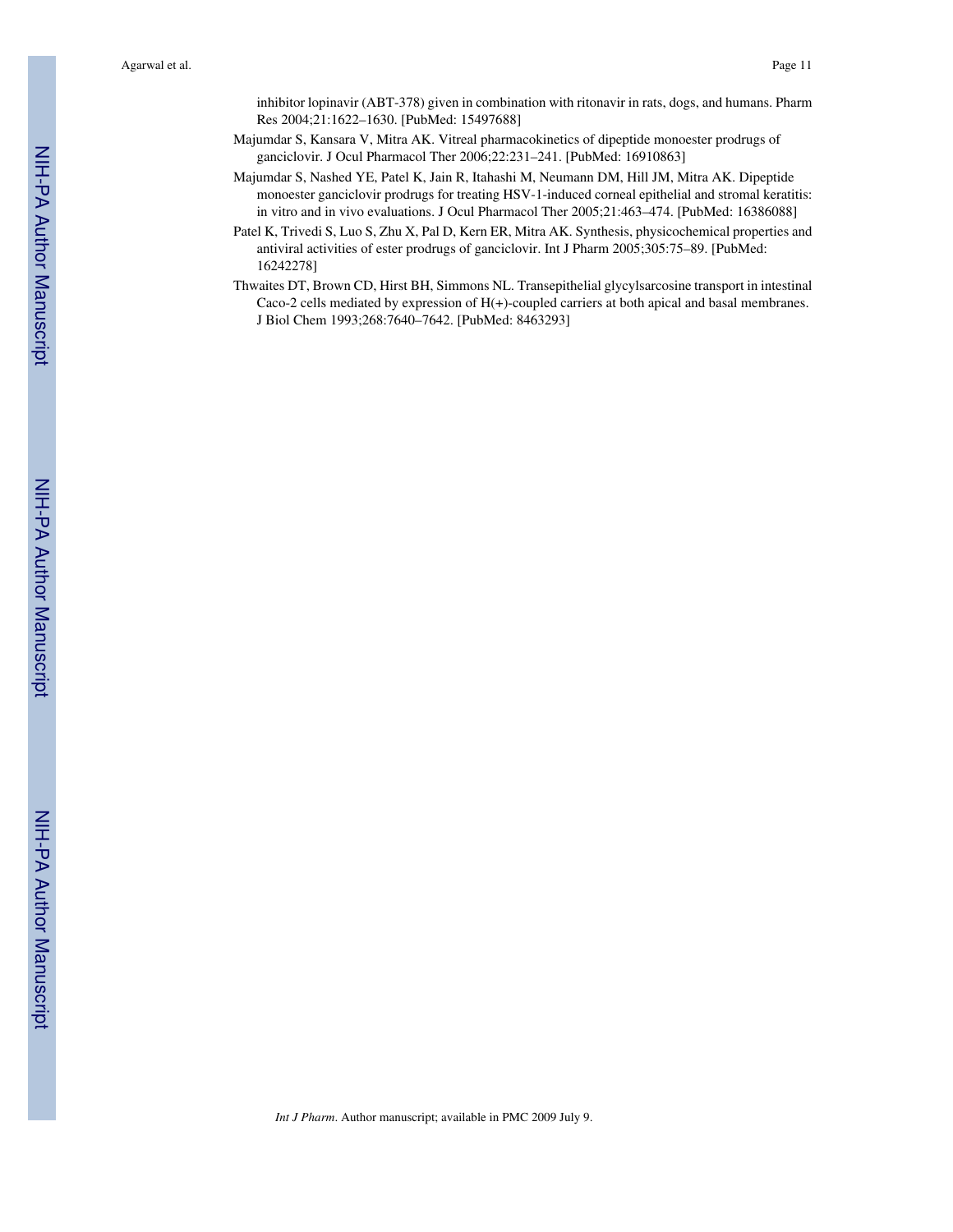Agarwal et al. Page 12



Scheme A: Synthesis of Valine-lopinavir Reagents and conditions: i) EDC, DMF, 0°C, 1h; ii) DMAP, DMF, rt, 48h; iii) TFA/DCM(4:1), 0°C, 2.5h



Scheme B: Synthesis of Valine-Valine-lopinavir Reagents and conditions: i) EDC, DMF, 0°C, 1h; ii) DMAP, DMF, rt, 48h; iii) TFA/DCM(4:1), 0°C, 2.5h



Scheme C: Synthesis of Glycine-Valine-lopinavir Reagents and conditions: i) EDC, DMF, 0°C, 1h; ii) Et<sub>3</sub>N, DMF, rt, 48h; iii) TFA/DCM(4:1), 0°C, 2.5h

#### **Fig. 1.**

Synthetic schemes for valine-lopinavir (Scheme A), valine-valine lopinavir (Scheme B) and glycine-valine-lopinavir (Scheme C)

1= lopinavir, 2= valine-lopinavir, 3=valine-valine-lopinavir, 4= glycine-valine-lopinavir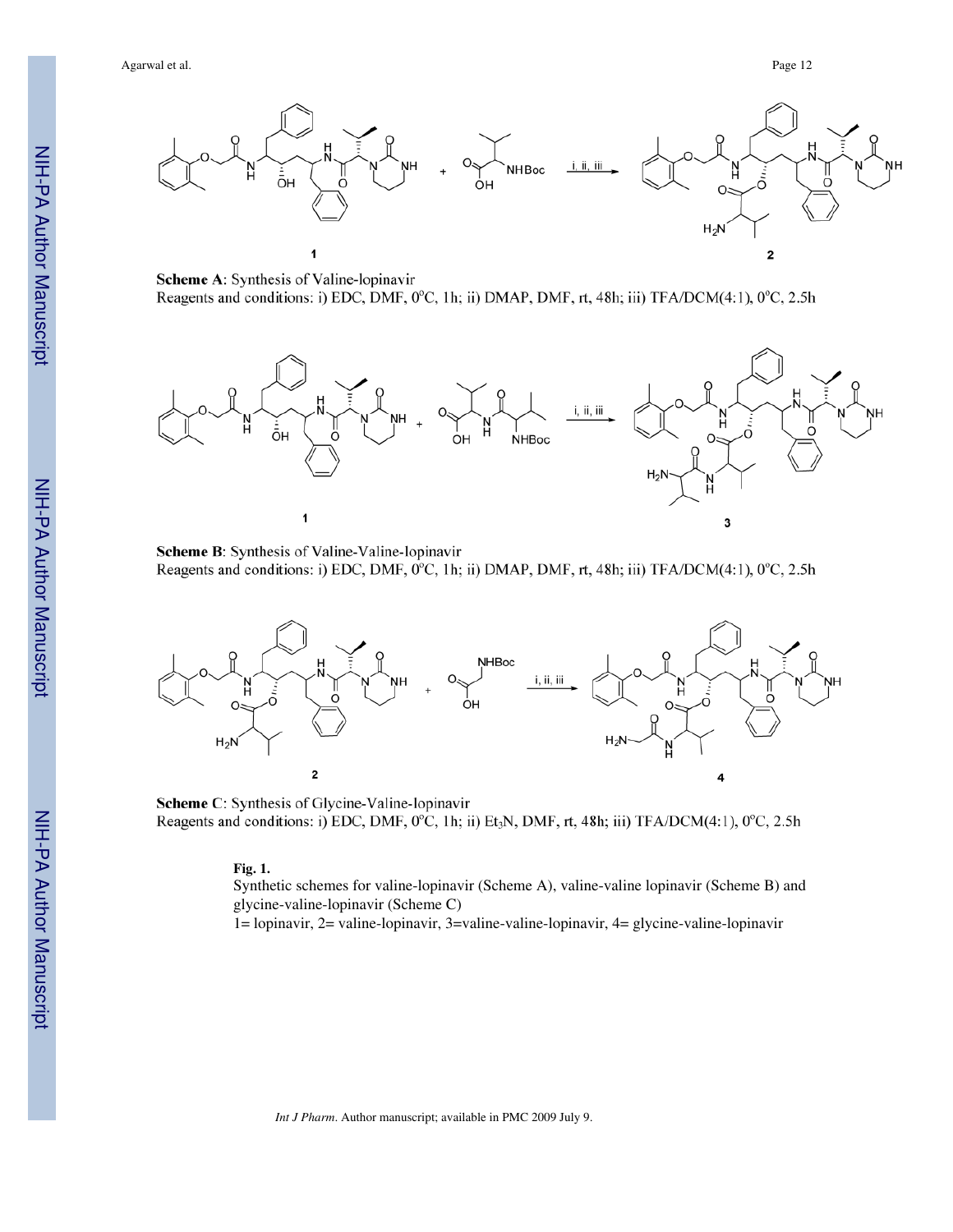Agarwal et al. Page 13



**Fig. 2.**

Cytotoxicity result obtained in MDCKII-WT cells after 4h of treatment with prodrugs Asterisk (\*) represents significant difference from control (p <0.05)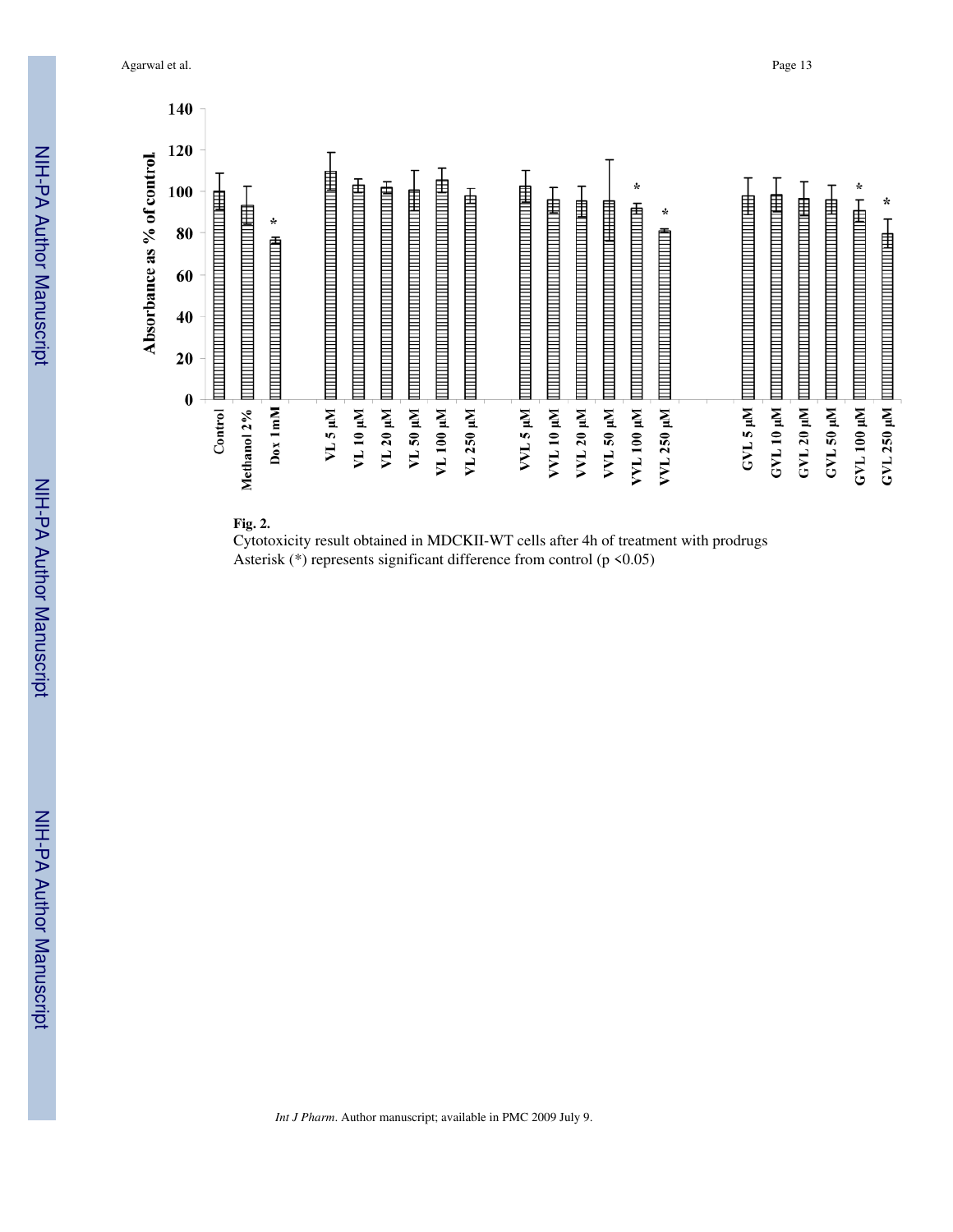Agarwal et al. Page 14



**Fig. 3.**

Uptake of 3H LVR in the presence of increasing concentrations of unlabeled LVR in MDCKII-MDR1 and MDCKII-MRP2 cells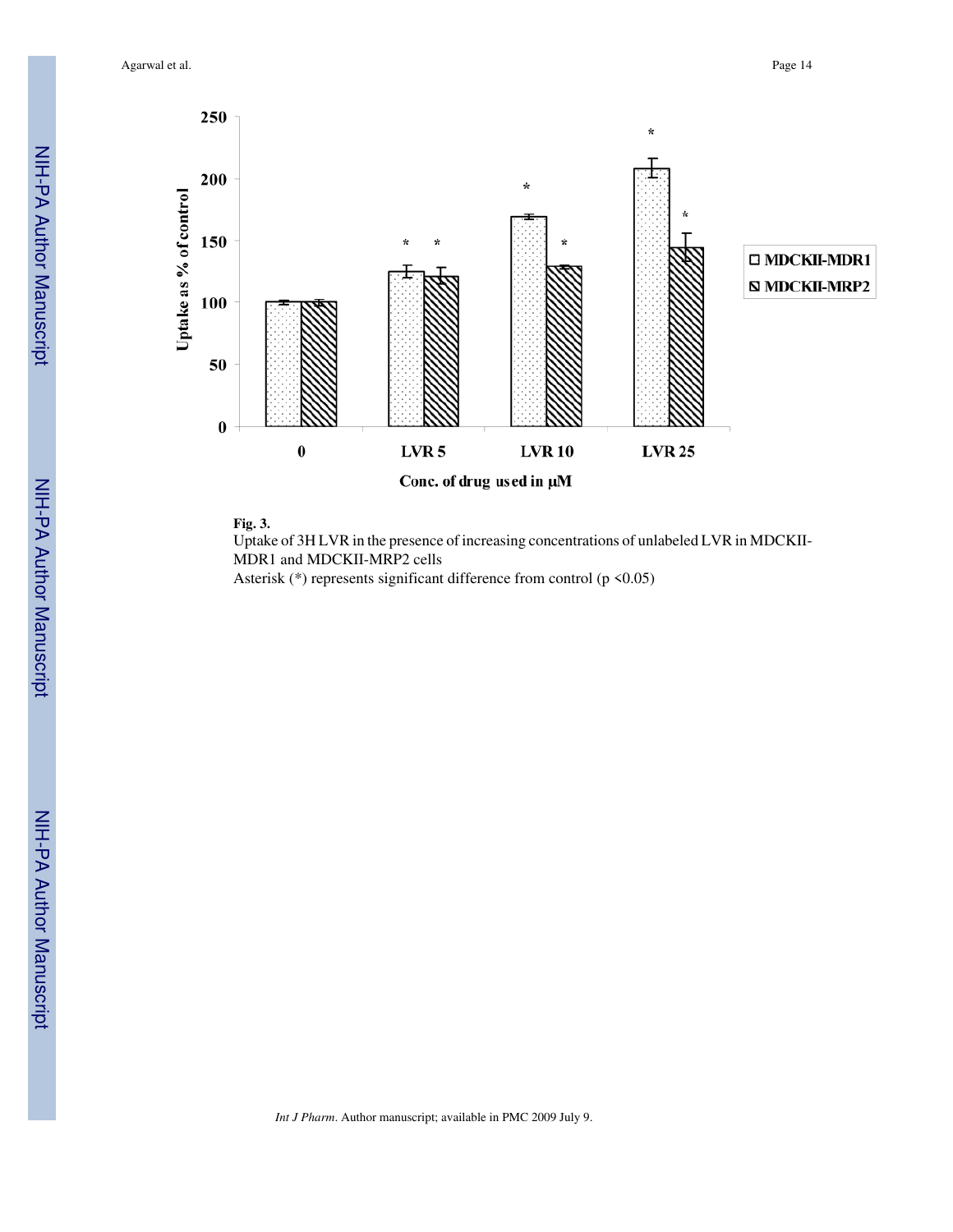Agarwal et al. Page 15



#### **Fig. 4.**

Uptake of 3H LVR in the presence of increasing concentrations of VVL in MDCKII-MDR1 and MDCKII-MRP2 cells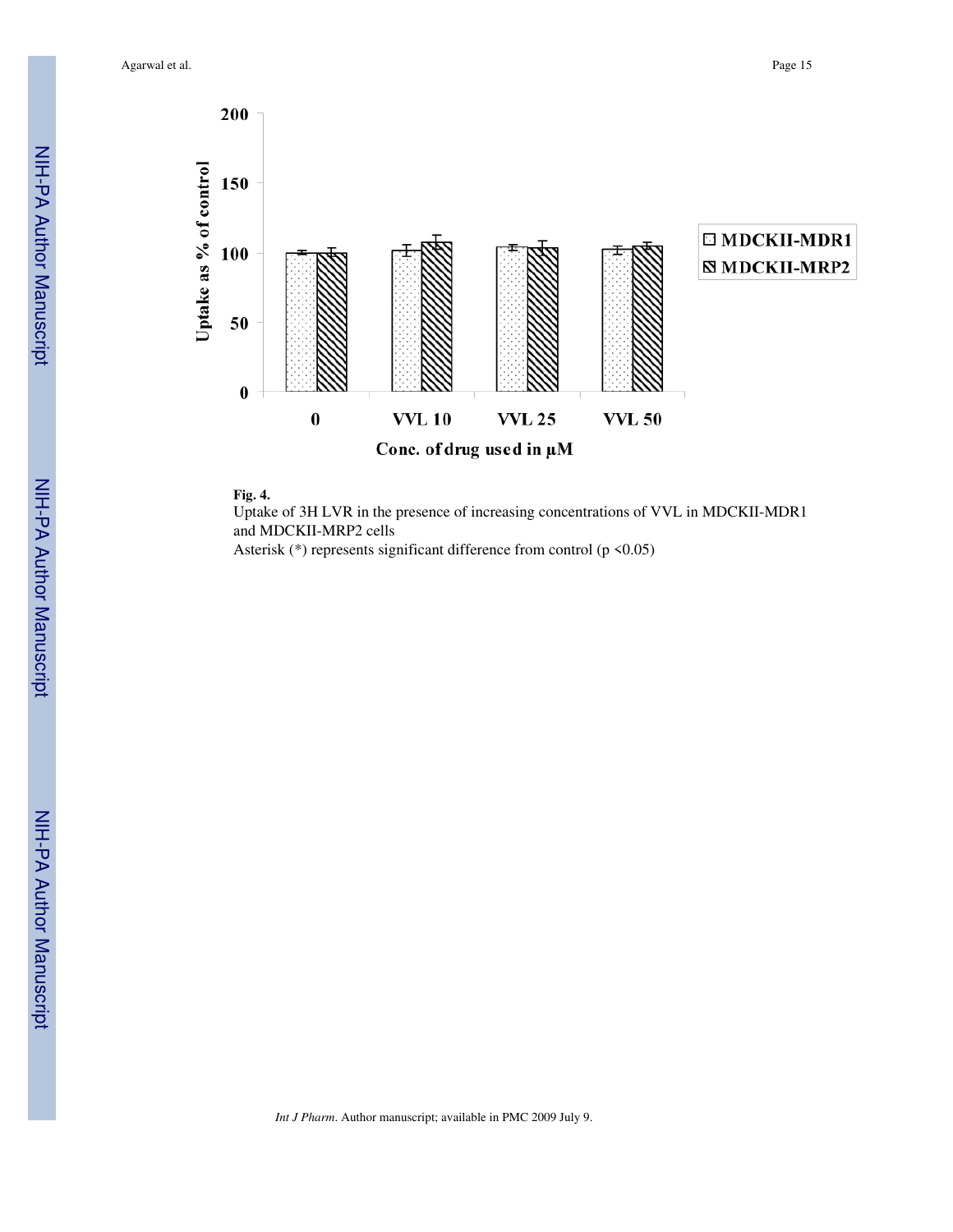Agarwal et al. Page 16





#### **Fig. 5.**

Uptake of 3H LVR in the presence of increasing concentrations of GVL in MDCKII-MDR1 and MDCKII-MRP2 cells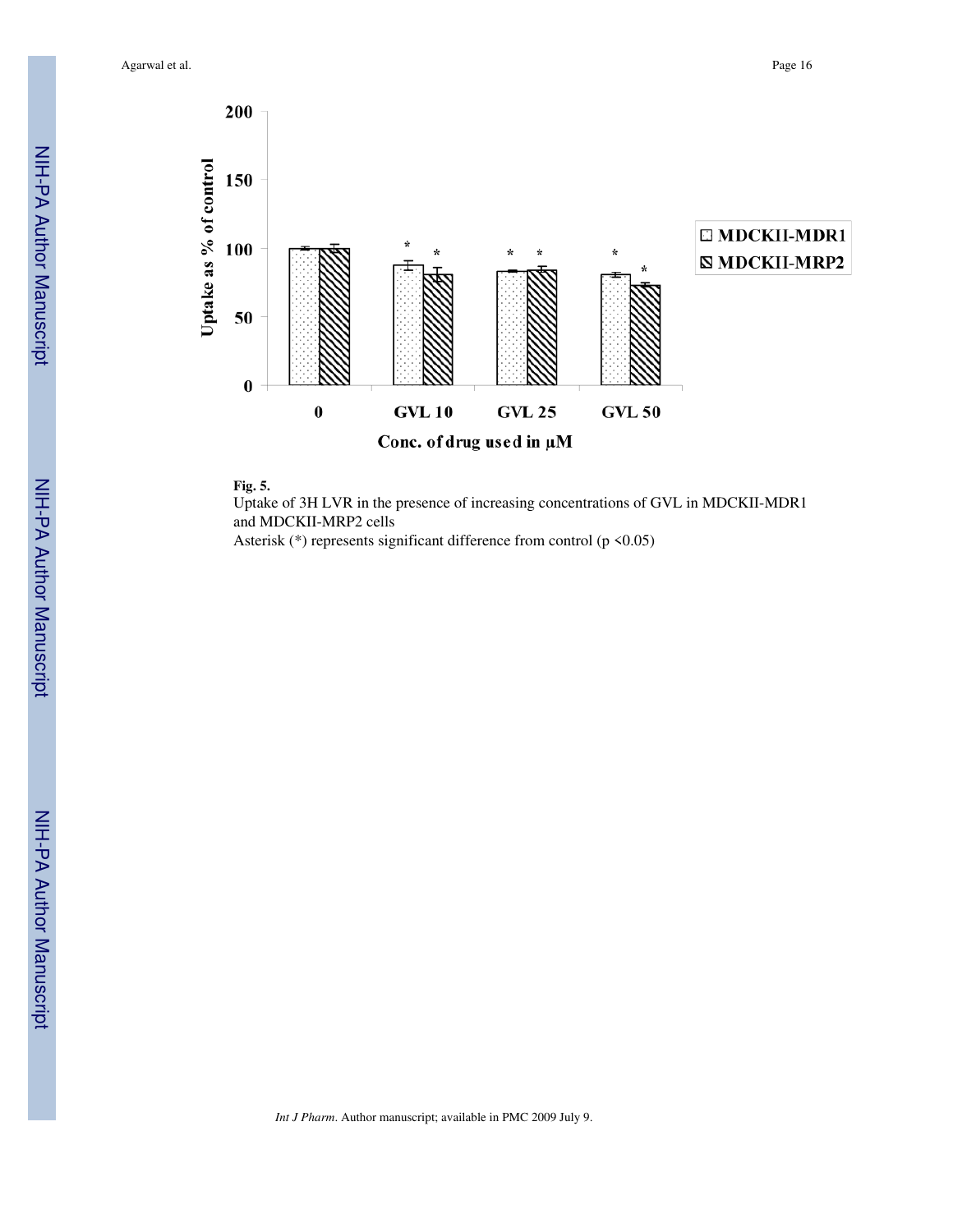Agarwal et al. Page 17





Uptake of 3H Gly-Sar in the presence and absence of unlabeled Gly-Sar, VVL and GVL in MDCKII-MDR1 and MDCKII-MRP2 cells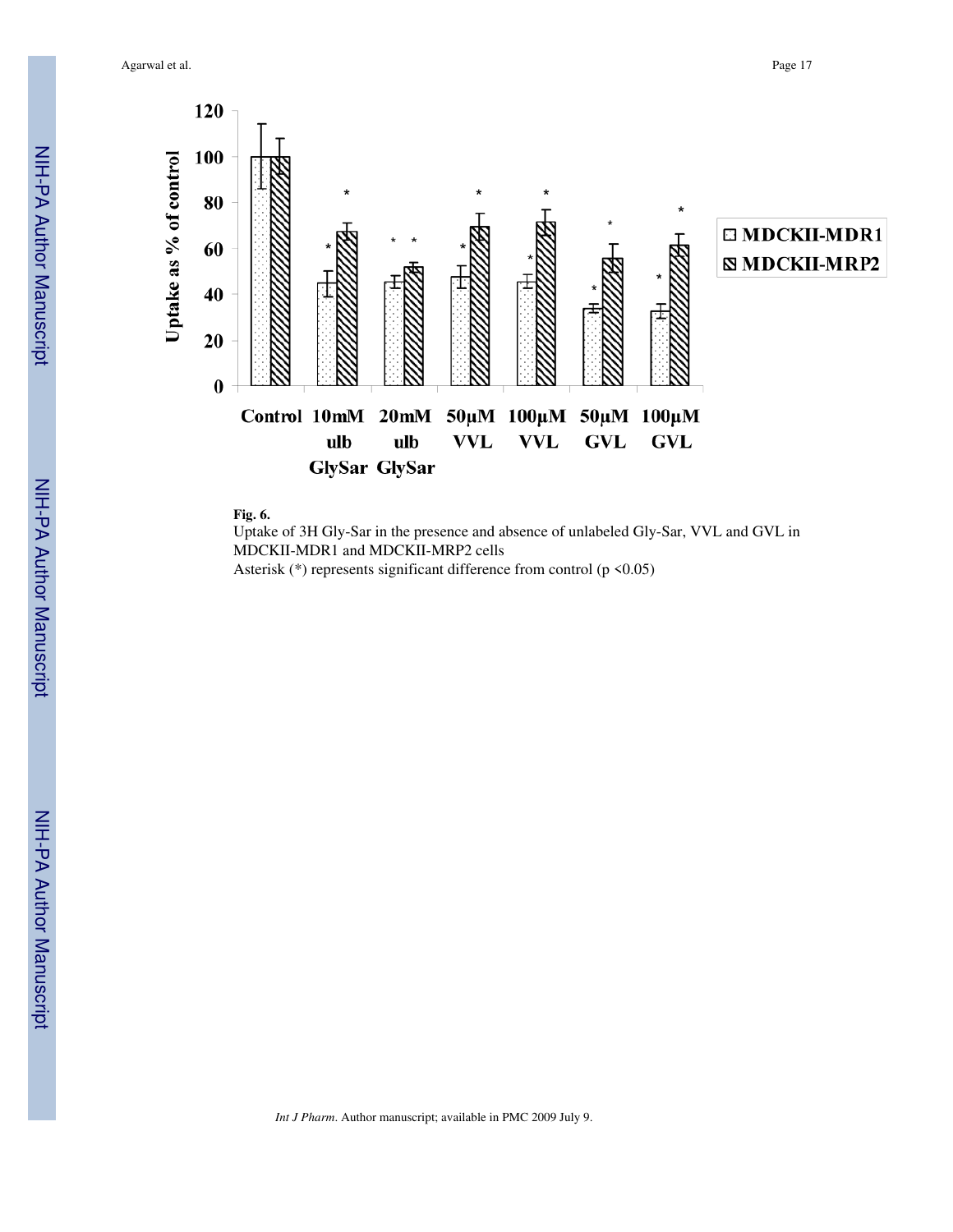Agarwal et al. Page 18





Permeability of VVL and GVL as compared with LVR in MDCKII-MDR1 and MDCKII-MRP2 cells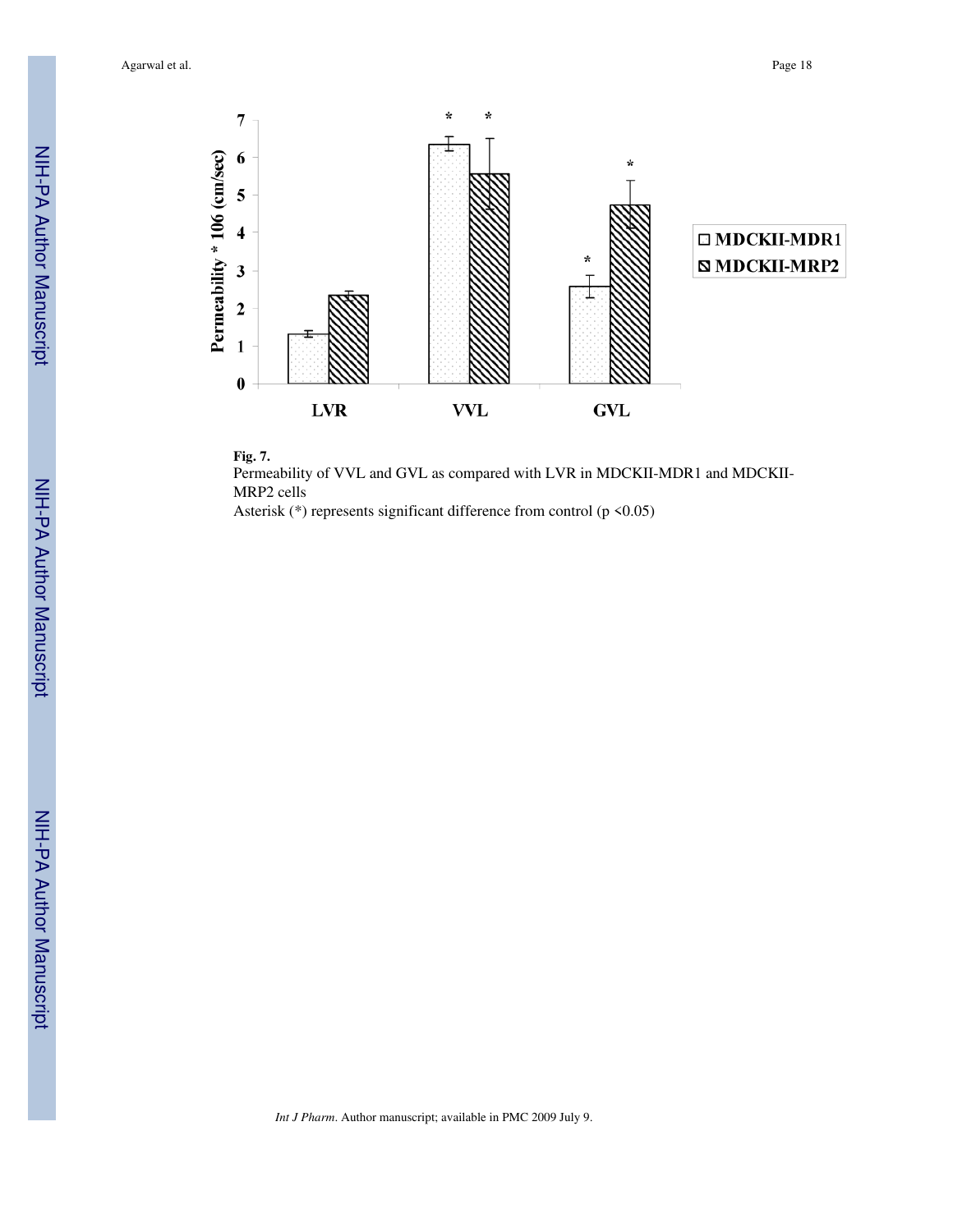Agarwal et al. Page 19



## **Fig. 8.**

Permeability of VVL and GVL as compared with LVR in Caco-2 cells Asterisk (\*) represents significant difference from control (LVR) (p <0.05) Two asterisks (\*\*) represent significant difference from control - when Gly-Sar is absent (p <0.05)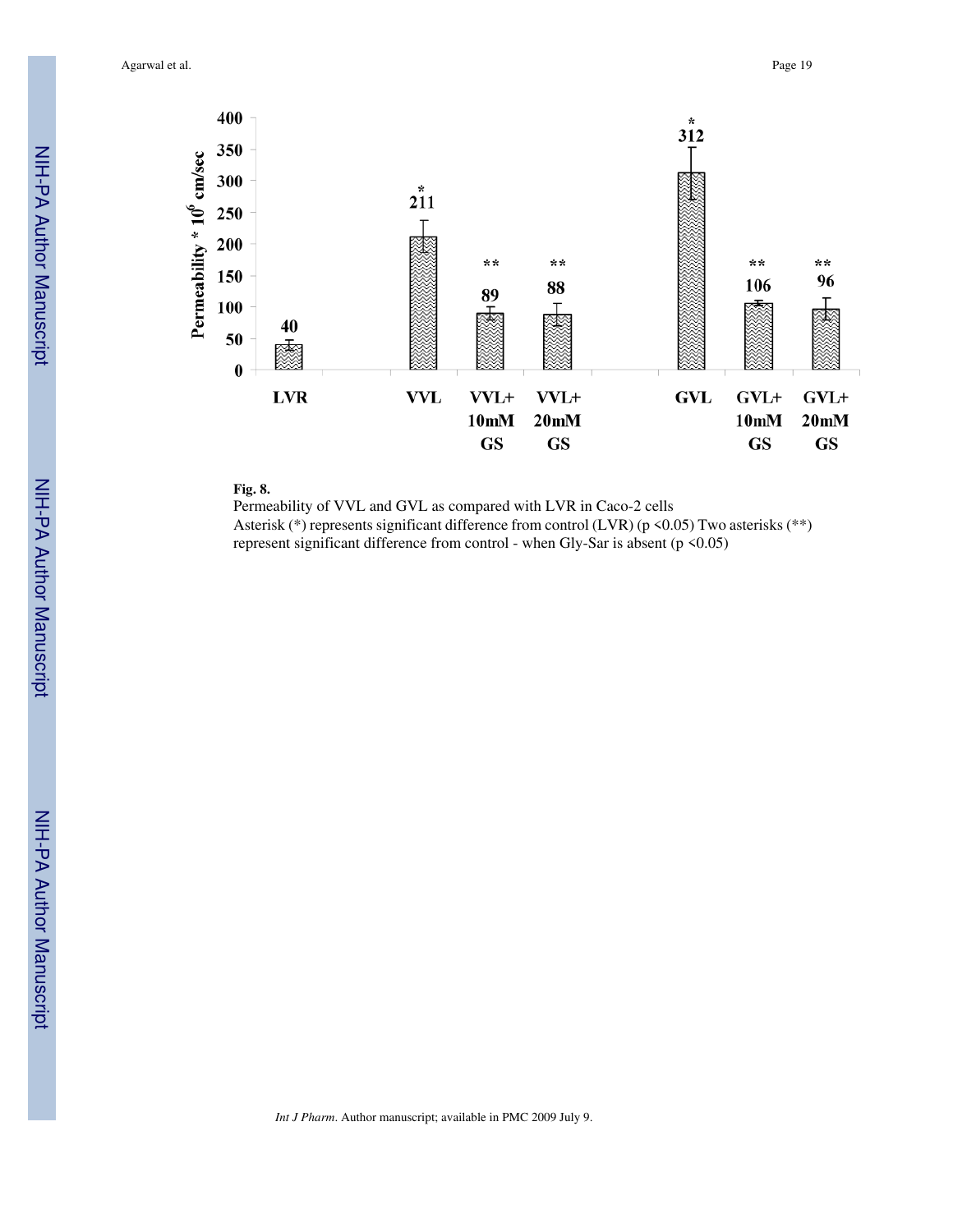Agarwal et al. Page 20